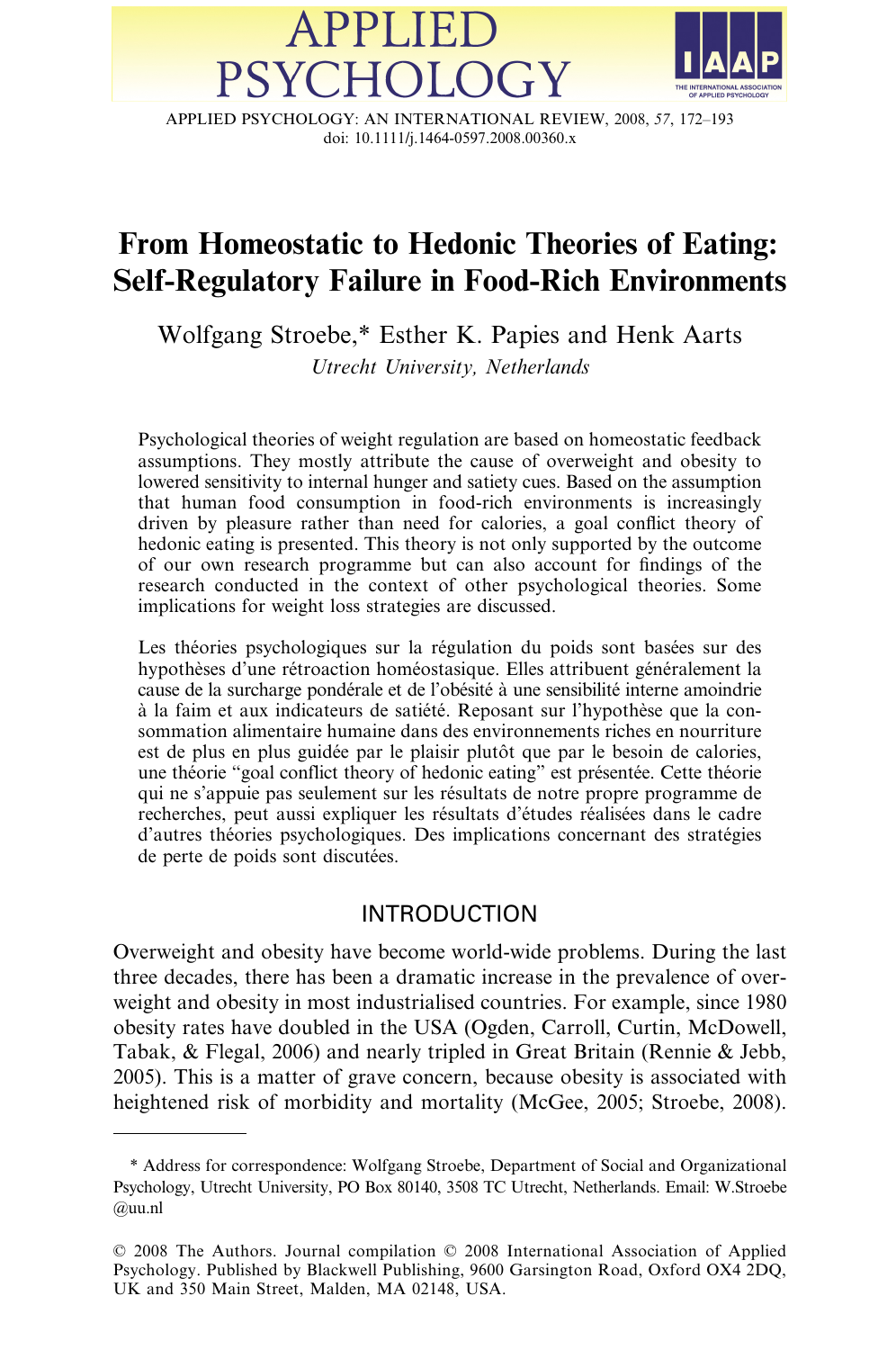Furthermore, obese individuals are also the target of prejudice and discrimination (e.g. Brownell, Puhl, Schwartz, & Rudd, 2005). In view of these negative consequences, it is not surprising that overweight and obese individuals try to lose weight (e.g. Hill, 2002; Kruger, Galuska, Serdula, & Jones, 2004). Such dieting efforts can result in substantial weight loss in the short run but are much less effective in the long run. Evidence from clinical weight loss studies suggests that most participants fail to maintain their weight loss over more than three to four years (Mann, Tomiyama, Lew, Samuels, & Chatman, 2007; Powell, Calvin, & Calvin, 2007).

Why do some people become overweight and even obese, whereas others appear to be able to keep their weight within normal range? This question has interested psychologists for many decades (e.g. Bruch, 1961; Herman & Polivy, 1984; Kaplan & Kaplan, 1957; Nisbett, 1972; Schachter, 1971). Most theorists agree that (a) weight is homeostatically regulated through bodily signals of hunger and satiety and that (b) for various reasons this homeostatic regulation malfunctions in individuals with weight problems (Bruch, 1961; Herman & Polivy, 1984; Kaplan & Kaplan, 1957; Schachter, 1971). The one exception is Nisbett (1972) whose set-point theory incorporates the first, but not the second principle. According to this theory overweight and obesity are due to inter-individual *variations* in people's set-point for weight rather than a malfunction in homeostatic control.

There is no question that food intake and body weight are homeostatically controlled and that hormonal and neural signals are critical to the regulation of individual meals and body fat (e.g. Woods, Schwartz, Baskin, & Seeley, 2000). What is increasingly questioned, however, is the importance of homeostatic regulation for the development of overweight and obesity (Lowe & Butryn, 2007; Lowe & Levine, 2005; Pinel, Assanand, & Lehman, 2000; Stroebe, 2000, 2002). For example, Pinel and colleagues argued that people living in food-replete environments rarely experience energy deficits but rather eat because of the anticipation of pleasure that can be derived from food. Lowe and Butryn (2007) suggested a distinction between homeostatic hunger, which is the result of the prolonged absence of energy intake, and hedonic hunger, which is strongly influenced by the availability and palatability of food in the environment. Lowe and Butryn (2007) proposed that people have weight problems because their eating is overly influenced by hedonic rather than homeostatic hunger. My colleagues and I have incorporated the idea of hedonic eating into the goal conflict theory of eating, a comprehensive theory of eating behaviour which can explain the difficulties in weight regulation (Papies, Stroebe, & Aarts, 2007, in press-a, in press-b; Stroebe, 2002; Stroebe, Mensink, Aarts, & Kruglanski, 2008).

The first part of this article will review classic psychological theories of obesity and eating regulation and discuss the shortcomings of explanations that attribute overweight and obesity to malfunctions in the homeostatic

<sup>© 2008</sup> The Authors. Journal compilation © 2008 International Association of Applied Psychology.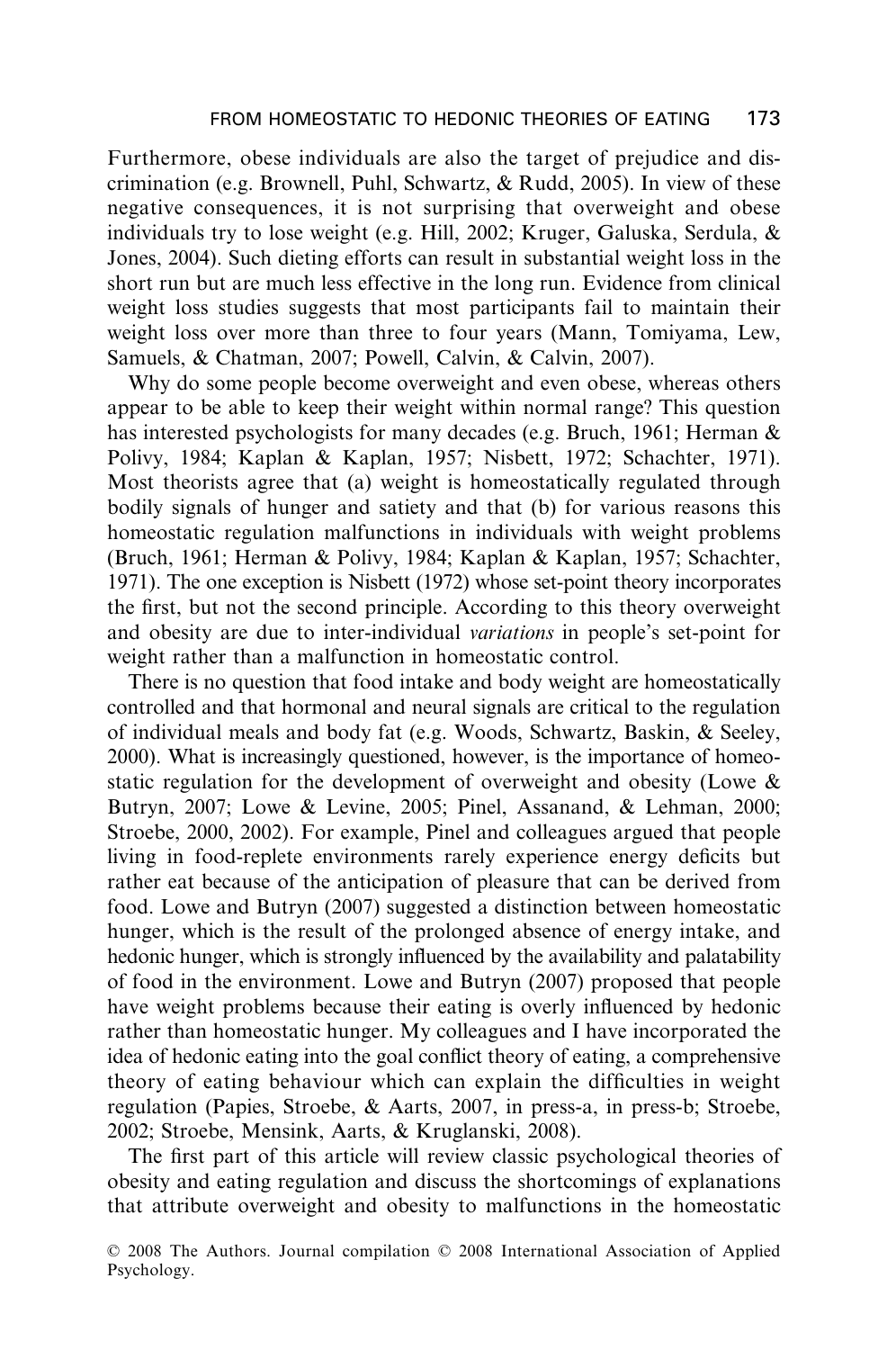control of body weight. Then, we present our conflict theory of eating, which assumes that people overeat because of the pleasurable experience and not because of some malfunction in their homeostatic control mechanisms. Since weight-reducing diets as a strategy of weight control have come under serious criticism (e.g. Cogan & Ernsberger, 1999; Polivy & Herman, 1983), we will end this article with a discussion of the implications of our model for weight control strategies.

# PSYCHOLOGY AND THE HOMEOSTATIC REGULATION OF FOOD INTAKE

In their presentation of their psychosomatic theory of obesity, Kaplan and Kaplan (1957) expressed the then-novel view that obesity was not caused by a metabolic disorder but was the result of overeating. One reason for abnormal overeating was a "disturbance in hunger or appetite" (1957, p. 197) as a consequence of the fact that hunger and appetite had become classically conditioned to non-nutritional factors. For example, hunger and appetite may be elicited by previously neutral stimuli that have been regularly associated with hunger and eating (e.g. one's regular lunchtime or dinnertime). A second type of abnormal overeating occurred because eating (according to the Kaplans) reduces fear and anxiety. Fear and anxiety are negative drive states. Behaviour that reduces fear and anxiety will therefore be reinforced (i.e. instrumental conditioning). Individuals who have learned this association will be motivated to eat whenever they are anxious without feeling any "conscious increase in hunger or appetite" (1957, p. 189; comfort hypothesis). With these learning principles, Kaplan and Kaplan (1957) offered a theory-based analysis of the mechanisms through which nonnutritional factors could influence eating. They failed to explain, however, why the appetite of some individuals (i.e. the overweight or obese) and not of others becomes associated with stimuli such as lunchtime or dinnertime, and why only overweight and obese individuals, and not others, are expected to experience eating as fear-reducing.

Bruch (1961) offered an alternative explanation for the assumed tendency of obese individuals to overeat when experiencing anxiety or other strong emotions. On the basis of her clinical observations of patients with obesity, she concluded that these individuals were unable to differentiate sensations of hunger from other states of bodily arousal (differential sensitivity hypothesis). She attributed this inability to experiences in childhood, with the ultimate cause being the failure of parents to teach their children to recognise hunger signals. When mothers use food as an expression of love or to pacify or reward their child rather than in response to their nutritional needs, the child cannot learn to recognise internal hunger signals or to distinguish them from other states of bodily arousal.

<sup>© 2008</sup> The Authors. Journal compilation © 2008 International Association of Applied Psychology.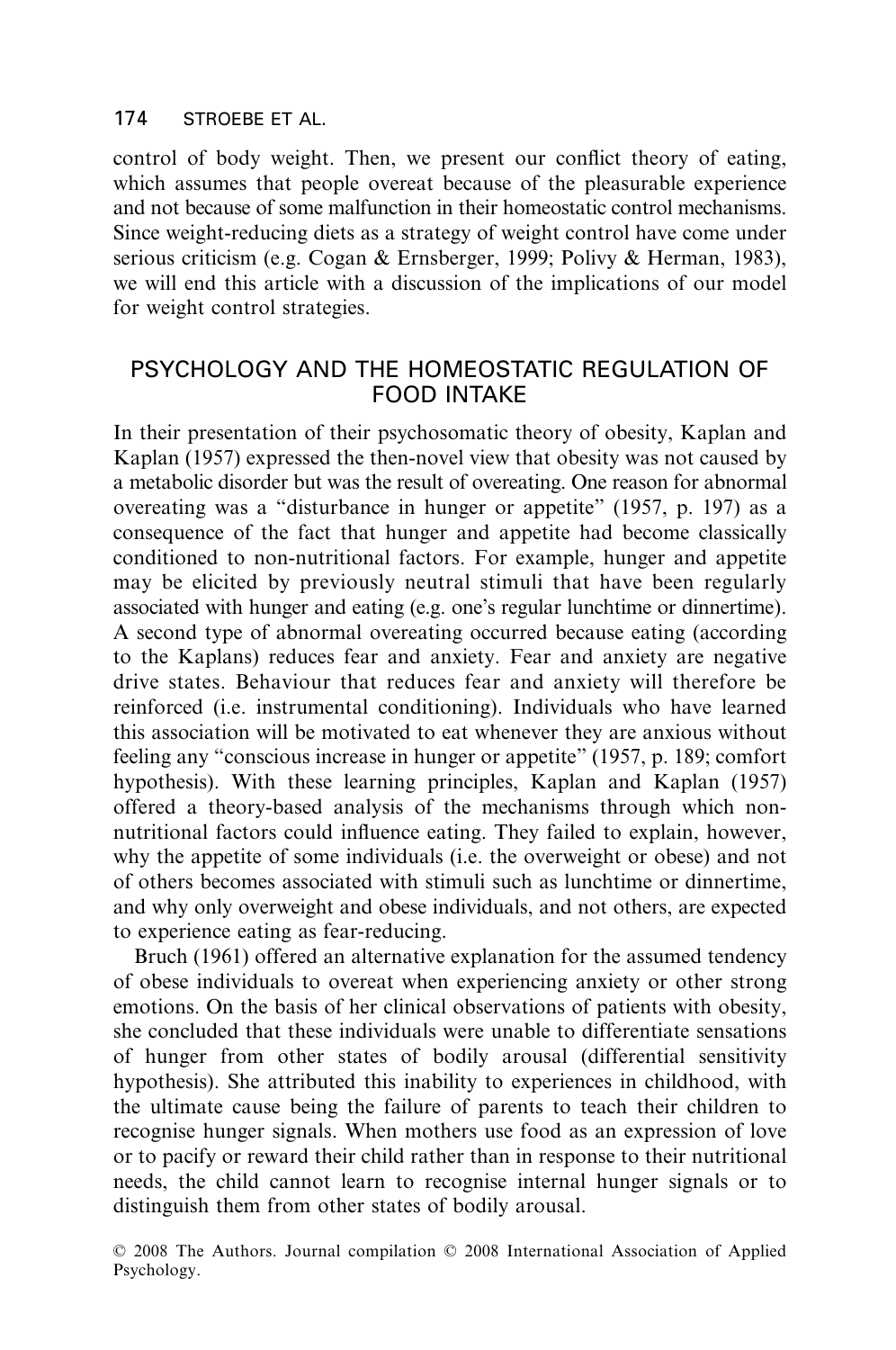Early empirical support for the differential sensitivity hypothesis was provided by a study of Stunkard and Koch (1964) that showed that gastric motility was related to self-report of hunger in normal weight but not obese individuals. However, a more direct experimental test of the mechanisms through which anxiety was expected to stimulate eating in obese individuals did not support Bruch's hypothesis (Schachter, Goldman, & Gordon, 1968). Schachter et al. (1968) manipulated anxiety in their participants by letting them expect to receive either a strong or a weak electric shock. As a second factor, they manipulated satiety by having half of their participants eat roast beef sandwiches at the start of the experimental session (a so-called "preload"), whereas the other half remained unfed. The dependent measure in this study was the amount participants ate in an (alleged) taste test, in which they had to rate the taste of different types of crackers. In support of the differential sensitivity hypothesis, the preload reduced the amount eaten by normal weight but not obese participants. However, there was no support for Bruch's second assumption that obese participants overeat because they misinterpret fear as hunger sensation.

This pattern of finding led Schachter and colleagues (1968) to formulate the basic assumption of their "externality theory", namely "that internal state is irrelevant to eating by obese, and that external, food-relevant cues trigger eating for such people" (p. 97). Such food-relevant external cues could be a non-caloric property of food (e.g. palatability) or any aspect of the environment which signalled palatable food (e.g. sight or smell of food; salience of food cues) or in the past had been regularly associated with eating (e.g. dinnertime). A series of innovative and by now classic studies which assessed the impact of external eating-relevant cues on eating behaviour of obese individuals provided strong empirical support for many of the basic assumptions of externality theory (Goldman, Jaffa, & Schachter, 1968; McArthur & Burstein, 1975; Nisbett, 1968; Ross, 1974; Schachter & Friedman, 1974; Schachter et al., 1968; Schachter & Gross, 1968; Tom & Rucker, 1975).

With his externality theory, Schachter (1971) offered a plausible explanation for the tendency of obese individuals to overeat in response to external, food-relevant cues. However, he could not explain why obese individuals were overly sensitive to external cues in the first place.<sup>1</sup> Such an explanation was offered by Nisbett (1972) with his set-point theory of body weight. According to this theory, body weight is determined by a set-point, which regulates weight in the manner that the thermostat in a central heating

<sup>&</sup>lt;sup>1</sup> He later offered an explanation (Schachter & Rodin, 1974). With this later theory, the sound insight that individuals with obesity are overly responsive to external food-relevant cues was overextended to a sensitivity to all external cues, food-relevant or not. It was this later assumption and not the original theory that has been refuted by Rodin (1981) in her influential article entitled "Current status of the internal–external hypothesis for obesity: What went wrong?".

<sup>© 2008</sup> The Authors. Journal compilation © 2008 International Association of Applied Psychology.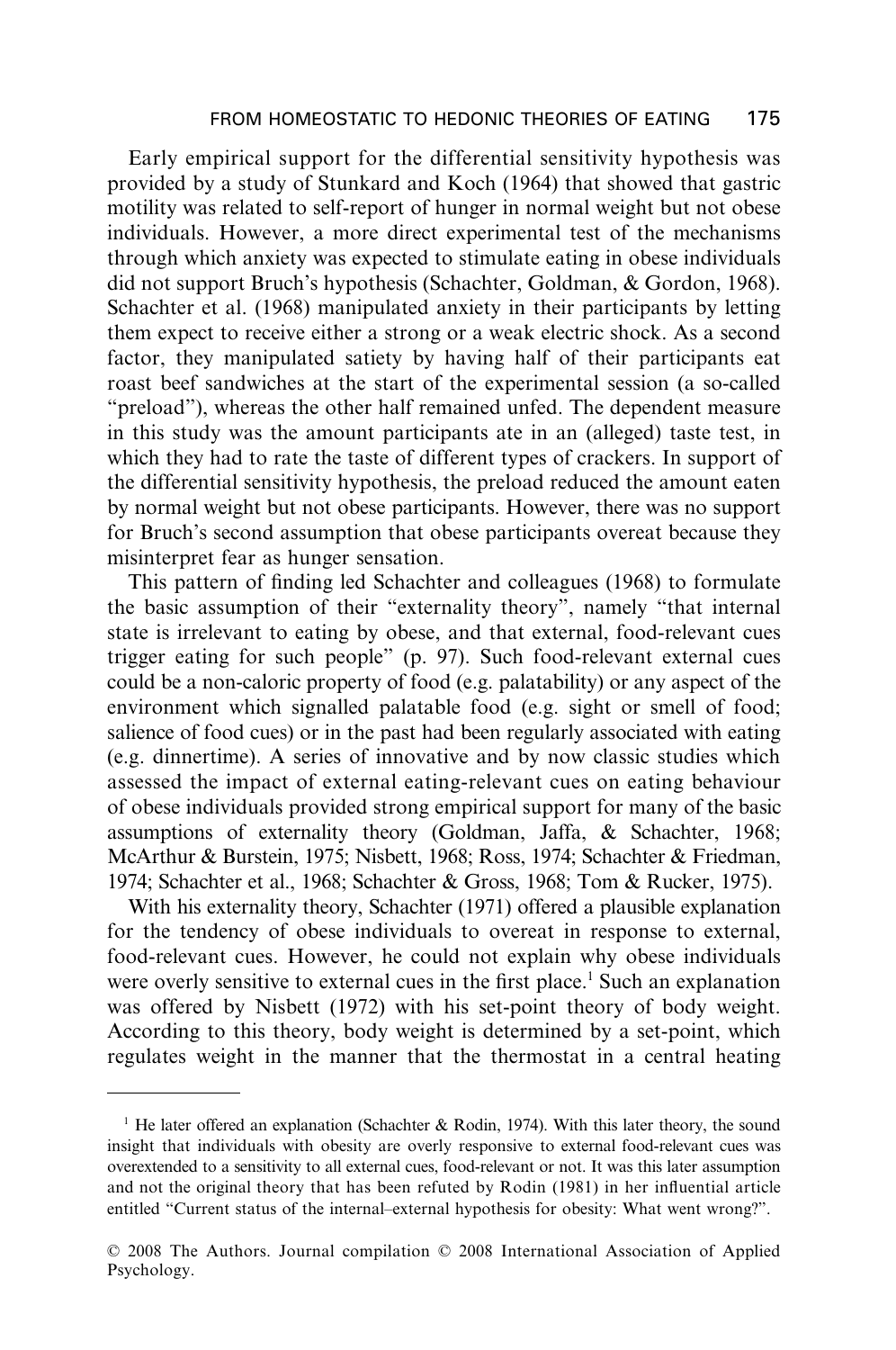system regulates temperature. The wide inter-individual variation in body weight is explained by the assumption that different people have their weight set at different levels. In our culture, obese individuals face the unfortunate situation that their weight is set far above the cultural norm.

The most important derivation of set-point theory is that the organism will defend its body weight against any pressure to change, which would explain why overweight and obese individuals have such trouble in achieving normal weight. Furthermore, due to social pressures against overweight in our culture, most overweight and obese individuals are trying most of the time to reduce their food intake and lower their weight. As a result they are hungry. Their over-responsiveness to external, food-relevant cues is not due to their overweight but results from their chronic state of food deprivation (Nisbett, 1972).

Since a critique of set-point theory is beyond the scope of this article, we refer the reader to Pinel et al. (2000) or Stroebe (2008), who argue that there is little empirical support for some of the central assumptions of set-point theory. And yet the theory had a lasting impact on psychological thinking about obesity and provided the theoretical justification for the anti-dieting movement to be discussed later (e.g. Cogan & Ernsberger, 1999; Polivy & Herman, 1983). It also provided the impetus for the theory of restrained eating, which was originally conceived as an extension of externality theory (Herman & Polivy, 1980). By linking externality to food deprivation, the theory of restrained eating provided a rationale for the over-responsiveness of individuals to external food-relevant cues. Since food deprivation rather than obesity was now seen as the cause of over-responsiveness, dietary restraint promised to be a better predictor than body weight of an individual's sensitivity of food-relevant cues. When Herman and Mack (1975) developed the Restraint Scale (RS) as a measure of the degree of self-imposed restriction of food intake, this measure replaced obesity as the predictor of overeating. The RS consists of two moderately correlated subscales, one measuring concern for dieting, and the other weight fluctuations.

It soon became obvious that the dieters identified with the RS were unsuccessful dieters, who were more notable for their lapses of restraint than for their restraint per se (e.g. Herman & Mack, 1975; Herman & Polivy, 1980). In fact, the RS is moderately and positively correlated with percentage overweight and even obesity (Stroebe, 2008). Therefore, Herman, Polivy and their colleagues abandoned the idea that the RS would identify dieters who were below their biological set-point (for a discussion, see Heatherton, Herman, Polivy, King, & McGree, 1988). They also integrated the concept of restrained eating into their boundary model of the regulation of eating, which has dominated psychological eating research since the mid-1980s (Herman & Polivy, 1984). They proposed that biological pressures work to maintain food intake within a certain range: the aversive qualities of hunger

<sup>© 2008</sup> The Authors. Journal compilation © 2008 International Association of Applied Psychology.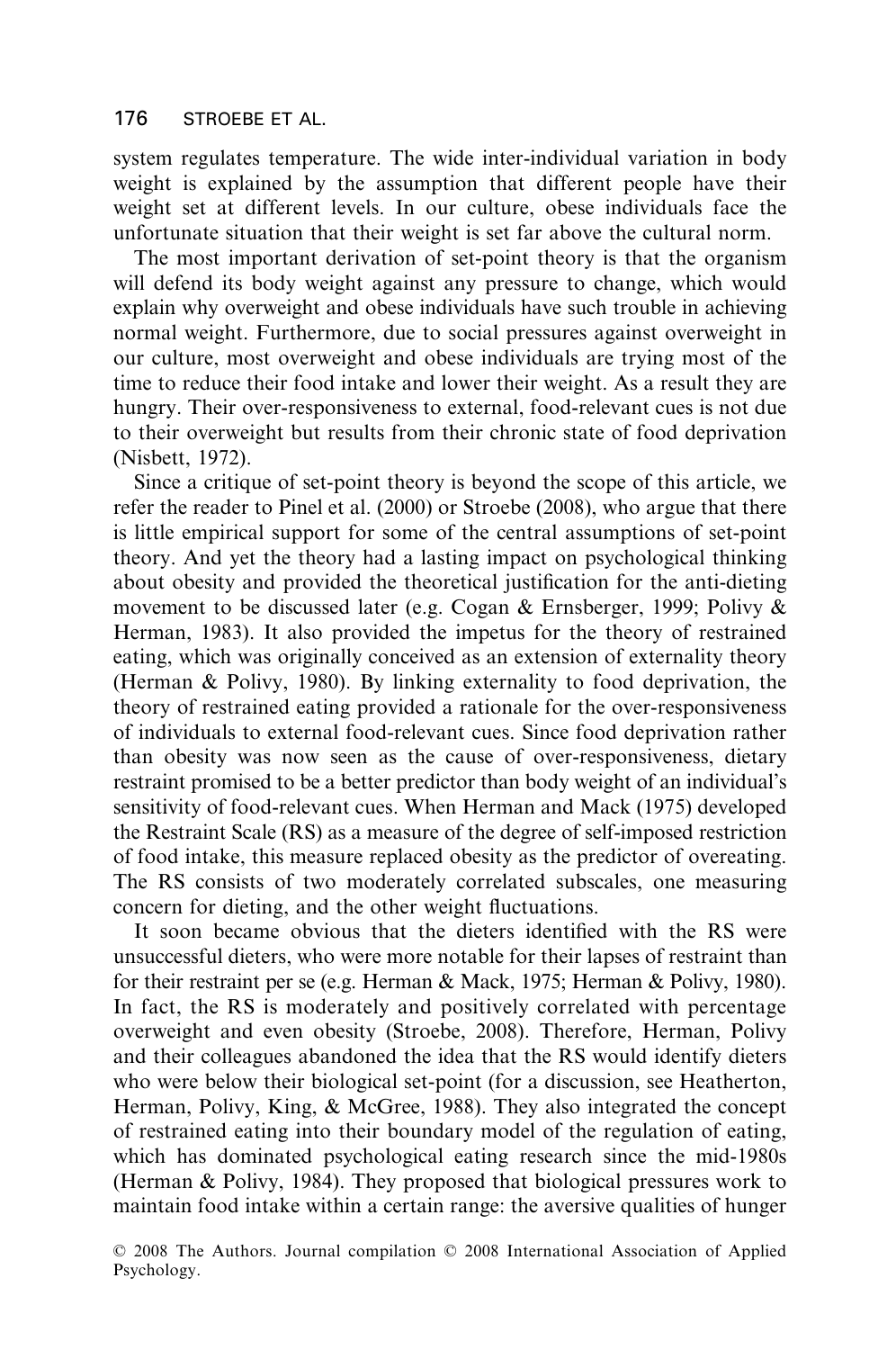keep consumption above a minimum and the aversive qualities of satiety keep it below a maximum. Between these two boundaries, there is a zone of biological indifference, where eating is regulated by psychological factors. Restrained eaters are chronic dieters who impose a diet boundary within their zone of biological indifference. This boundary consists of a set of diet rules which specify the kind of food and the amount of calories they allow themselves to eat. The purpose of these dieting rules is to limit food intake and to achieve or maintain a desirable body weight. In contrast to unrestrained eaters, who regulate their eating in response to bodily cues of hunger and satiation, restrained eaters regulate their food intake cognitively through the application of these dieting rules. Since they habitually negate their bodily signals, they have become more or less insensitive to sensations of hunger or satiation.

The cognitive control of food intake requires more cognitive resources than the automatic regulation in response to bodily feedback. As long as restrained eaters are motivated and able to concentrate on the regulation of their eating, they are capable of keeping to their diet boundary. However, if their motivation to restrict their food intake is impaired, physiological regulation takes over and they eat until they are full. Since, due to their (presumed) insensitivity to internal cues, their satiety boundary is supposed to be displaced upwards, they are likely to consume greater amounts of food than unrestrained eaters before they reach their satiety boundary. Two factors interfere with their ability or motivation to control their food intake, namely (a) emotional distress and (b) the realisation that they have already violated their dietary limits.

There is a great deal of support for the hypothesis that emotional distress induces overeating in restrained eaters (for reviews, see Heatherton  $\&$ Baumeister, 1991; Stroebe, 2008). The mechanisms underlying this effect are less clear. In view of the substantial correlation between body weight and restrained scores, the finding that distressing emotions result in overeating in restrained eaters would be consistent with the comfort hypothesis suggested by Kaplan and Kaplan (1957). A somewhat different explanation has been suggested by Herman and Polivy (1984), who argued that emotional distress undermines the dieting motivation of restrained eaters by imposing concerns that seem more urgent than weight control. Finally, my colleagues and I have suggested an explanation in terms of cognitive load. Coping with distress requires cognitive resources and this impairs the ability of restrained eaters to focus on their dieting goal (Boon, Stroebe, Schut, & Jansen, 1997; Boon, Stroebe, Schut, & Ijtema, 2002; see also Mann & Ward, 2000; Lowe & Kral, 2006). According to this interpretation, not only distressing experiences but also extreme pleasure, even non-emotional experiences that are distractive, are likely to induce overeating in restrained eaters. The fact that distraction when participants were eating a high calorie ice cream (Boon

<sup>© 2008</sup> The Authors. Journal compilation © 2008 International Association of Applied Psychology.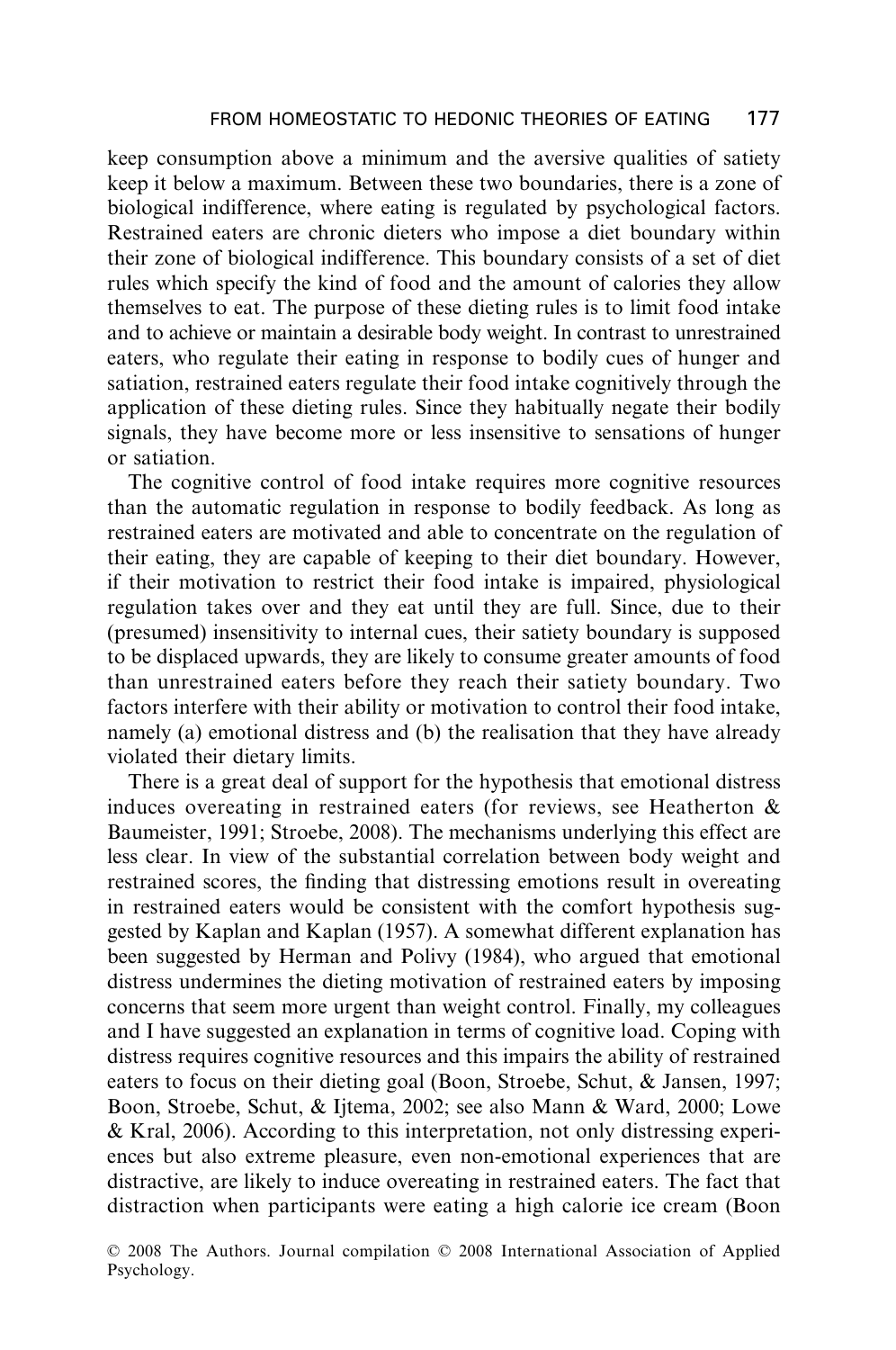et al., 2002) or comic films induced overeating in restrained eaters (Cools, Schotte, & McNally, 1992) tends to support our explanation in terms of cognitive load.

The effects of breach of the diet boundary of restrained eaters on overeating have been tested with a modified version of the preload paradigm, where respondents are preloaded with some rich, normally forbidden food. For example, in the preload conditions of Herman and Mack (1975), respondents were asked to consume either one or two creamy milkshakes, before having to rate the taste of different flavours of ice creams. Whereas unrestrained eaters ate less ice cream with than without a preload, restrained eaters ate more when preloaded (i.e. interaction between preload condition and eating restraint). Thus, restrained eaters were not only unaffected by the preloads in the amount they ate (nonregulation), but actually ate more with than without a preload (counterregulation). Although the interaction between eating restraint and preload on amount eaten has been frequently replicated, most studies found only nonregulation and only few found evidence of counterregulation (for a review, see Stroebe, 2008). Studies that demonstrated that it was not the actual number of calories in the preload but the (manipulated) beliefs about the calorie content that determine whether restrained eaters overeat, indicated that the preload effect was mediated by cognitive rather than physiological mechanisms (Polivy, 1976; Spencer & Fremouw, 1979; Woody, Constanzo, Liefer, & Conger, 1981).

Herman and Polivy (1984) attributed the tendency of restrained eaters to overeat, once they realise that they have breached their diet boundary, to so-called "what-the-hell" cognitions. Having violated their diet boundary, the dieters give up all attempts at eating control and eat until their satiety boundary is reached. However, studies that were specifically designed to test this assumption found no evidence for these cognitions (i.e. French, 1992, Experiment 2; Jansen, Oosterlaan, Merckelbach, & van den Hout, 1988). Furthermore, disinhibition effects have occurred under conditions to which this explanation could not apply. For example, Jansen and van den Hout (1991) found that restrained eaters who merely smelled a preload of palatable food items counterregulated in a subsequent taste test. Because smelling food does not involve transgression of a diet boundary, this finding is problematic for the boundary model. Even outcomes of studies conducted by Herman, Polivy and their colleagues themselves are inconsistent with their model. Thus, Fedoroff, Polivy, and Herman (1997, 2003), who exposed half of their respondents to the smell of pizza before they had to rate the taste of four freshly baked pizzas, found that this resulted in increased pizza consumption among restrained but not unrestrained eaters.

Why should the smell of palatable food undermine the dieting intentions of chronic dieters? We would suggest that these disinhibition effects do not result from "what-the-hell" cognitions combined with a decreased sensitivity

<sup>© 2008</sup> The Authors. Journal compilation © 2008 International Association of Applied Psychology.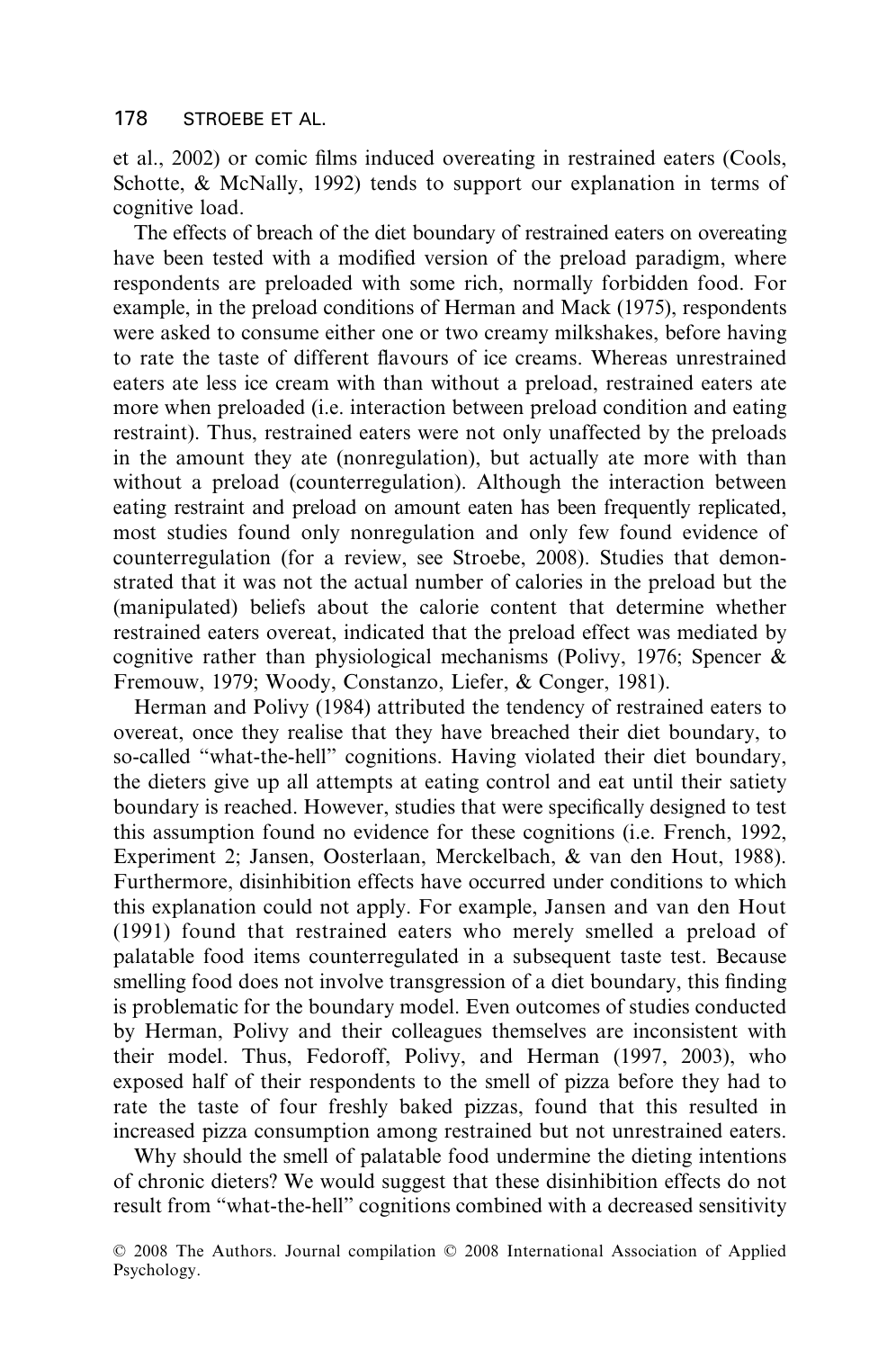to internal cues of satiation, but from the anticipated pleasure of eating delicious food. This assumption would also explain why all successful empirical demonstrations of disinhibition effects among restrained eaters used ice cream or some other highly palatable food (e.g. cookies, candies, or nuts; Stroebe, 2008). That overeating mainly occurs when the food to be eaten is highly palatable was further demonstrated by the fact that the only preload study that manipulated the taste of ice cream found a preload effect only on good-tasting ice cream (Woody et al., 1981). And yet, palatability and eating enjoyment are not considered major determinants of eating by the boundary model. These concerns led us to develop our goal conflict model which assumes that the anticipated pleasure of palatable food is the major force that tempts restrained eaters into violating their diet.

# A GOAL CONFLICT MODEL OF HEDONIC EATING

According to the goal conflict model of eating, the difficulty of restrained eaters in resisting the attraction of palatable food is due to a goal conflict between two *incompatible goals*, namely the goal of eating enjoyment and the goal of weight control (Stroebe, 2002, 2008; Stroebe et al., 2008). Restrained eaters would like to enjoy the pleasure of eating palatable food, but as chronic dieters they also want to lose (or at least not gain) weight. Goals are mentally represented as desirable future states that the individual wants to attain (Aarts & Dijksterhuis, 2000; Kruglanski, 1996; Shah & Kruglanski, 2002; Shah, Friedman, & Kruglanski, 2002). Even though the goal of eating enjoyment is much more desirable for restrained eaters than the goal of weight control, it usually is less cognitively accessible.<sup>2</sup> For example, when working on some engrossing task at their place of work, restrained eaters are unlikely to think about eating enjoyment and therefore have no need to shield their goal of weight control by inhibiting thoughts about eating. Unfortunately (at least from the perspective of restrained eaters), most of us live in food-rich environments, where palatable food is widely available and where we are surrounded by cues symbolising or signalling palatable food. Such cues are likely to *prime* the goal of eating enjoyment (i.e. increase its cognitive accessibility). Once the goal of eating enjoyment is instigated by such palatable food cues, the goal of eating control will be inhibited. As Aarts, Custers, and Holland (2007) argued, a goal that is accessible and competes for attention with another temporary more focal goal is inhibited to prevent interference during goal pursuit. Since eating enjoyment and eating control are incompatible goals, the

<sup>&</sup>lt;sup>2</sup> Cognitive accessibility refers to the ease or speed with which information stored in memory comes to mind (i.e. can be retrieved).

<sup>© 2008</sup> The Authors. Journal compilation © 2008 International Association of Applied Psychology.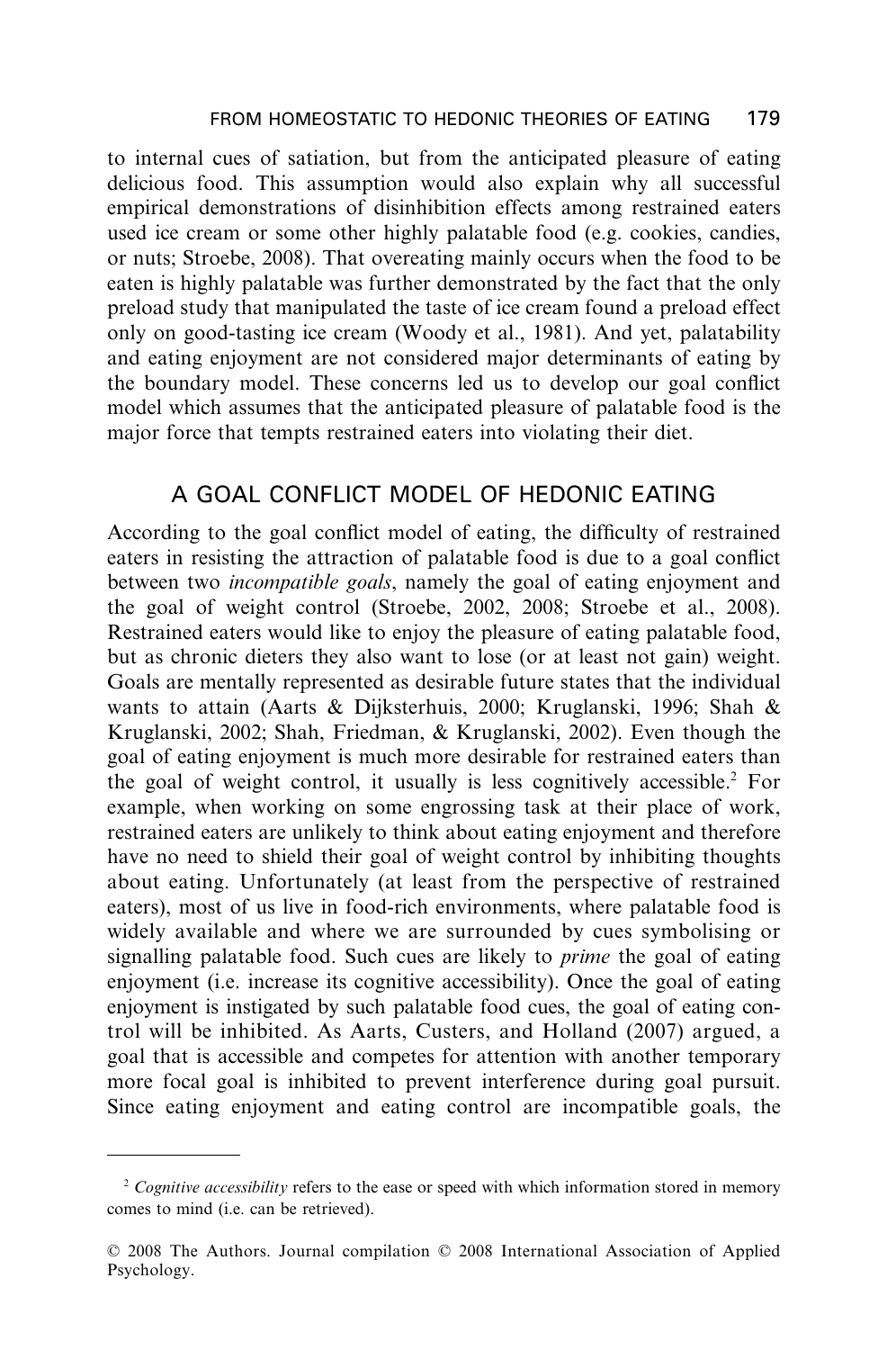increased accessibility of eating enjoyment will result in inhibited access to the mental representation of the goal of eating control (Aarts et al., 2007; Shah et al., 2002). Thus, we might enter a restaurant with the intention of eating only a salad. However, after seeing all our favourite dishes on the menu we might forget our good intentions and order a three-course meal. It is important to note that both the goal priming and the inhibition processes can occur outside conscious awareness (e.g. Aarts et al., 2007; Shah et al., 2002).

In a first test of our theory, we primed restrained and unrestrained eaters<sup>3</sup> subliminally with adjectives (e.g. delicious, tasty) that should trigger the goal of eating enjoyment (Stroebe et al., 2008, Experiment 2). In a control condition, we used neutral primes (e.g. neither, nor). Since each word was presented for only 23 milliseconds on a computer monitor, participants were unable to read the word. We then assessed the accessibility of the concepts reflecting eating control with a lexical decision task. With this task, participants are presented with either words or non-word letter strings. They are asked to decide as fast as possible whether the set of letters represents a word or a non-word sequence. The critical words we used to represent the concept of dieting (e.g. slim, diet, weight) were interspersed with trials in which irrelevant words were used. There is empirical evidence that the time taken to recognise the behavioural concepts in this task reflects relative accessibility of representations of eating control behaviour (e.g. Aarts & Dijksterhuis, 2000; Neely, 1991). Consistent with predictions, priming with eating enjoyment words (but not with neutral words) significantly increased the time it took restrained eaters to recognise the dieting words. The eating enjoyment primes had no effect on reaction times of unrestrained eaters.

One could object that by using adjectives such as tasty or appetising which are descriptive of the experience of eating enjoyment, we primed eating enjoyment directly, whereas in everyday life eating enjoyment is primed by attractive food items that trigger hedonic thoughts in restrained eaters. We therefore conducted a second study in which we used both adjectives descriptive of eating enjoyment and words representing attractive food items (e.g. French fries, chocolate) as primes (Stroebe et al., 2008, Experiment 3). Results showed that both the attractive food words and the eating enjoyment words led to the inhibition of the dieting goal, but only in restrained eaters. These findings provide strong support for our model's central tenet that restrained eaters have two conflicting goals with respect to eating, and that cues that trigger the eating enjoyment goal resolve this conflict at the cost of weight control.

<sup>&</sup>lt;sup>3</sup> Restrained eating was assessed with the Concern for Dieting Subscale (CD) of the RS (Heatherton et al., 1988). We used only the CD-subscale, because it best reflects the goal of eating control.

<sup>© 2008</sup> The Authors. Journal compilation © 2008 International Association of Applied Psychology.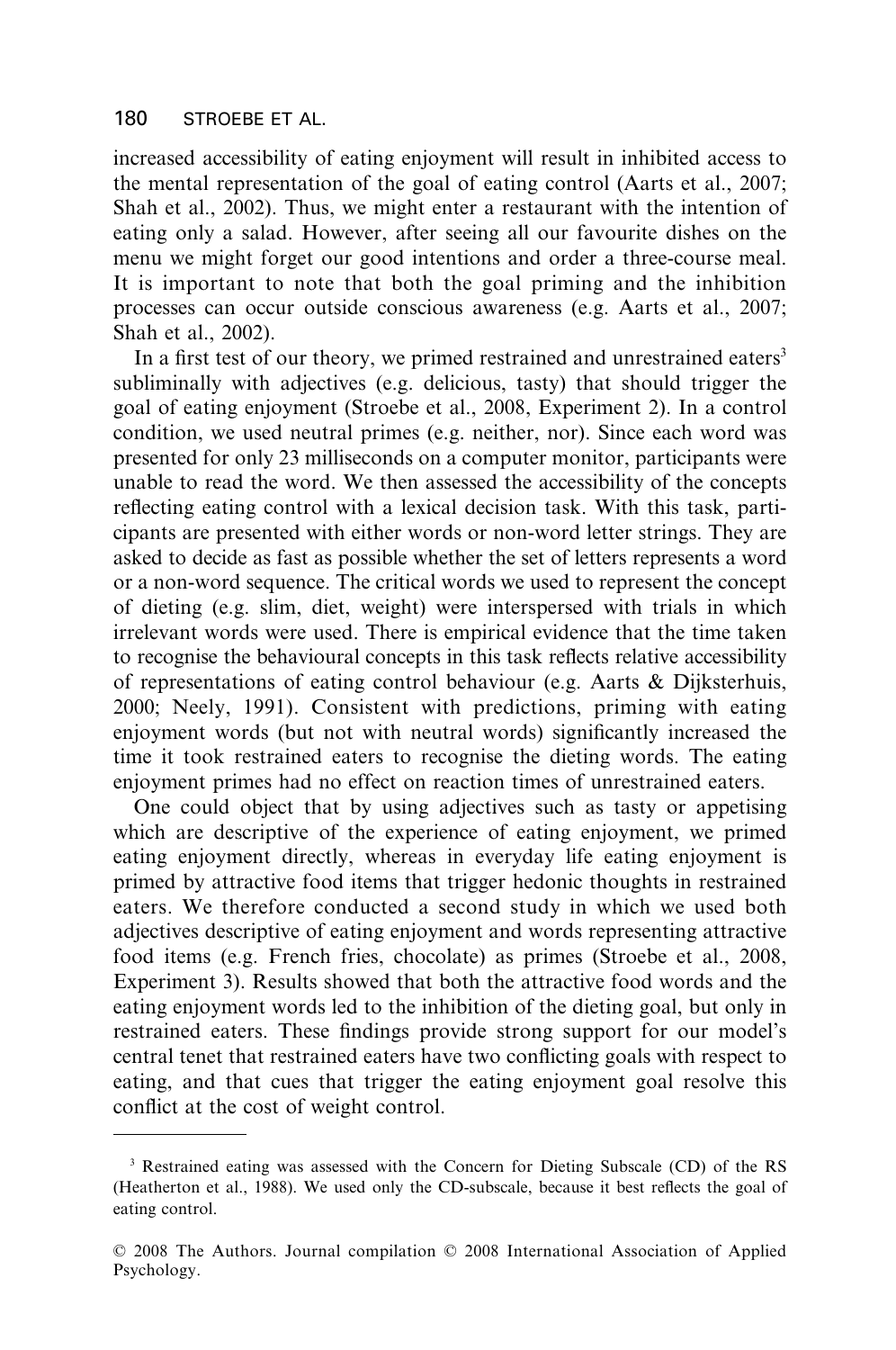Researchers in the domain of eating behaviour usually prefer to use the amount eaten as their dependent measure and might therefore be reluctant to accept reaction times as the indicator of eating motives. The advantage of our procedure is that it allows us to study the cognitive processes that are likely to determine the eating behaviour. Studies which simply observe eating behaviour in experimental settings typically provide no information about underlying processes and thus do not permit us to test the process assumptions implied by theories of eating regulation. Moreover, the fact that priming eating enjoyment results in overeating by restrained eaters has already been amply demonstrated in studies that exposed participants to the smell of palatable food (e.g. Fedoroff et al., 1997, 2003; Jansen and van den Hout, 1991) or presented them with food pictures (Tom & Rucker, 1975).

Why do palatable food items have greater attraction for restrained than for unrestrained eaters? It would seem plausible that compared to unrestrained eaters, restrained eaters hold a more positive attitude towards palatable food. However, research assessing attitudes towards palatable food using explicit as well as implicit measures (e.g. EAST: Roefs, Herman, MacLeod, Smulders, & Jansen, 2005; affective priming: Mensink, 2005; Roefs et al., 2005) found no support for this assumption. Unrestrained eaters liked palatable food as much as did restrained eaters.

A more valid reason for the difficulty which restrained eaters experience in resisting palatable food could be the difference in the way they cognitively represent food items. This is suggested by the work on delay of gratification of Mischel and his colleagues (e.g. Metcalfe & Mischel, 1999; Mischel & Ayduk, 2004; Mischel, Shoda, & Rodriguez, 1989). Since restrained eaters have to decide whether to go for the immediate gratification of pleasurable eating or the delayed gratification of losing weight, the work of Mischel and colleagues has direct relevance for research on eating restraint. Extrapolating from their findings, one could assume that restrained eaters would be more likely than unrestrained eaters to access "hot" representations that reflect the consummatory features of palatable food (i.e. its taste and texture), whereas unrestrained eaters use "cool", informational representations of food items. As Mischel's work on delay of gratification has amply demonstrated, a focus on the hedonic features of food stimuli makes delay of gratification much more difficult.

Indirect support for these assumptions comes from studies of physiological and affective reactions to the perception of food. The presence or even the smell of palatable food induces more salivation in restrained than unrestrained eaters (e.g. Brunstrom, Yates, & Whitcomb, 2004; LeGeoff & Spigelman, 1987; Tepper, 1992). Furthermore, exposure to palatable food cues elicits stronger cravings in restrained eaters (Fedoroff et al., 1997). A more direct test of this hypothesis was conducted by Papies et al. (2007). In this study we used the probe recognition task (McKoon & Ratcliff, 1986), which

<sup>© 2008</sup> The Authors. Journal compilation © 2008 International Association of Applied Psychology.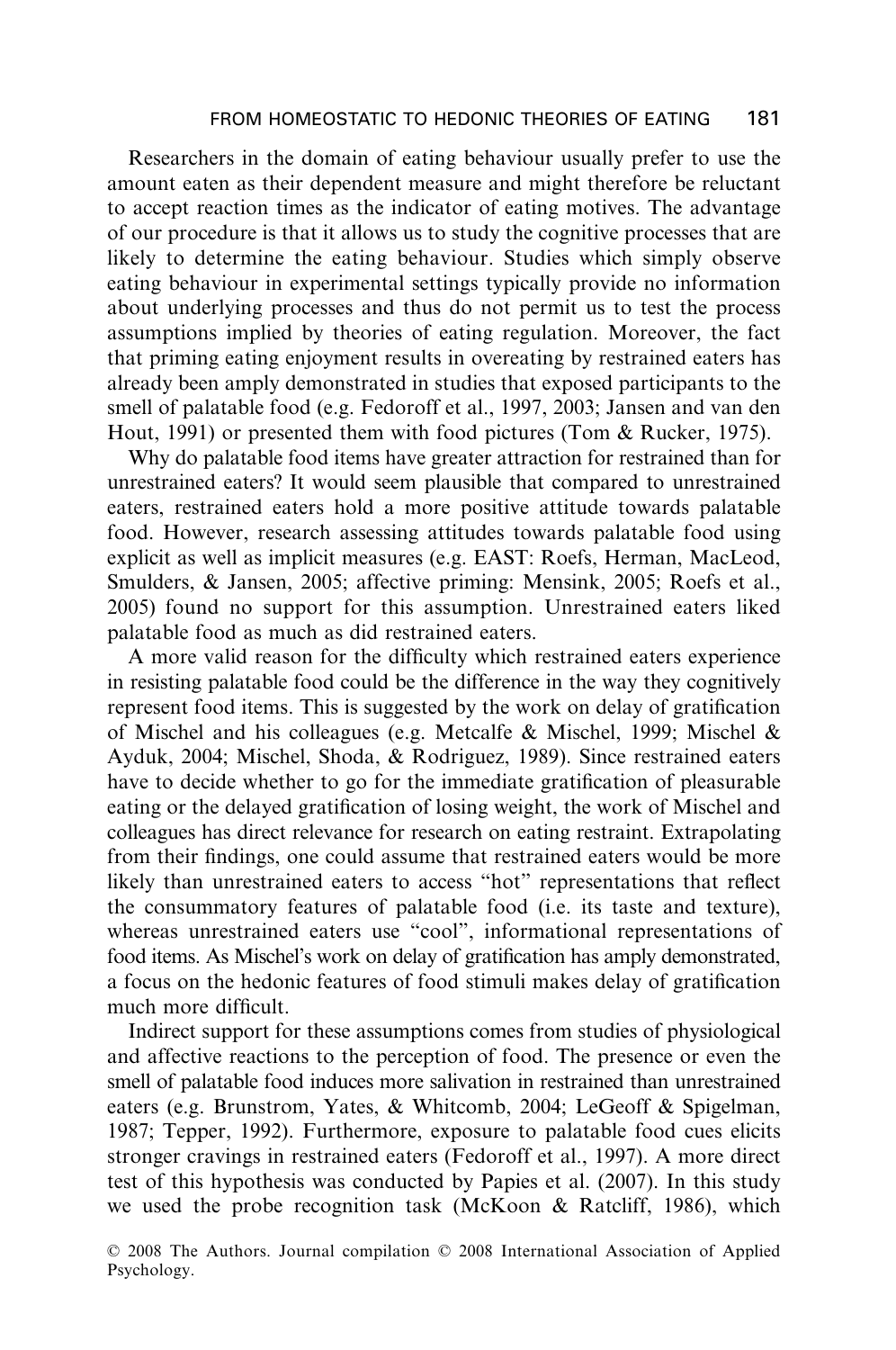assesses the spontaneous activation of concepts during text comprehension. Respondents are presented with a number of behaviour descriptions. Each behaviour description is immediately followed by a probe word and respondents have to decide as fast as possible whether or not this probe word was part of the sentence. On critical trials, the probe word is implied by a sentence without actually having been part of it. Reading the sentence can increase the accessibility of the implied probe word, so that respondents take longer to give the correct "no" response. In our studies, we used sentences like "Jim eats a piece of pizza", and hypothesised that these would activate the concept of "tasty" or "appetising" especially in restrained eaters, who represent palatable food in hedonic terms. Therefore, restrained eaters should take longer to decide that such hedonic adjectives were not part of the sentence. The findings of two studies using the probe recognition and a related paradigm supported the assumption that palatable but not unpalatable food items elicit such hedonic thoughts in restrained but not in unrestrained eaters (Papies et al., 2007). This supports our assumption that part of the problem for restrained eaters in resisting tempting food items is that they tend to imagine how good the food would taste, thus anticipating the pleasure of eating. Since these thoughts are incompatible with their goal of eating control, they are likely to result in the inhibition of eating control thoughts.

Attentional bias is another factor which was found to play an important role in impairing the ability of children to delay gratification (e.g. Metcalfe & Mischel, 1999; Mischel & Ayduk, 2004; Mischel et al., 1989). Children who fixed their attention on the rewards during the delay period were typically less able to delay gratification than were children who could disengage their attention. Applying this finding to the situation of restrained eaters, one would expect that by triggering hedonic thoughts and inhibiting thoughts about dieting, palatable food should attract and hold the attention of restrained eaters and thus make it more difficult for them to resist temptation and to control their food intake (see Figure 1). The relevance of this type of attentional bias in undermining eating control is underscored by the fact that evidence for attentional bias has also been found in many addiction-related disorders, including alcohol dependence, nicotine dependence, cocaine dependence, and opiate dependence (for a review, see Franken, 2003).

We used the probe identification task of MacLeod, Mathews, and Tata (1986) to assess attentional bias (Papies et al., in press-a). Participants were presented with word pairs on a computer screen. After a brief presentation, both words disappeared and a probe stimulus (arrow) appeared in the location of one of the two words. Participants were asked to respond as quickly as possible to this probe by indicating whether it is pointing up or pointing down, by using clearly marked keys on the computer keyboard. The critical word pairs used in our study were food words paired with

<sup>© 2008</sup> The Authors. Journal compilation © 2008 International Association of Applied Psychology.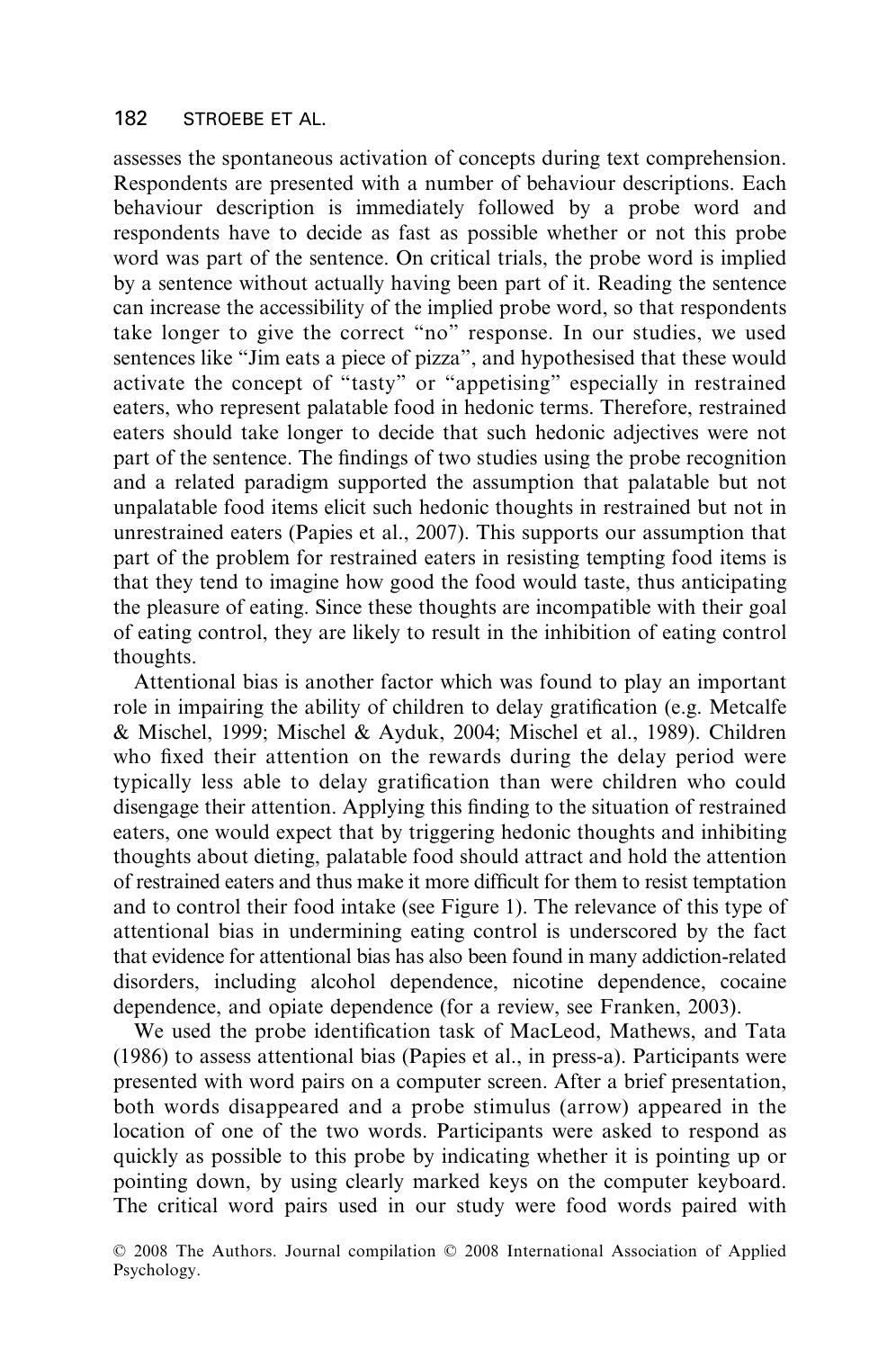

FIGURE 1. Why (chronic) dieters fail: a process model.

office-related words. If food words "grab" the attention of restrained eaters, these individuals should identify the probe more quickly when it is displayed in the position of the food rather than the office word. The difference in the time it takes participants to locate the probe in the food rather than the neutral word position was used as a measure of attentional bias.

As we mentioned earlier, we assume that exposure to attractive food cues triggers hedonic thoughts in restrained eaters and inhibits the mental representation of the dieting goal. We propose that this twofold reaction will influence restrained eaters' subsequent processing of food cues, which will be dominated by the highly accessible hedonic thoughts rather than their dieting goal. Thus, the allocation of selective attention will be influenced by hedonic thoughts about food, leading to increased attention for food items that match the current hedonic orientation. To initiate the hedonic orientation towards food, we manipulated pre-exposure to food cues before assessing attentional bias. Pre-exposure was manipulated by having participants respond to a lexical decision task, in which the target words were either 20 food or 20 neutral words. Next, participants had to perform the probe identification task described above. Finally, they were asked to indicate their liking of the food stimuli. Consistent with our hypotheses, attentional bias emerged only after food cue exposure and only for restrained eaters, but not unrestrained eaters. More specifically, after the food pre-exposure, restrained eaters had an attentional bias for palatable food as a function of their rated liking of this food, so that they allocated more attention to the palatable food if they liked it more. For unrestrained eaters, there was no association between attentional bias and palatability. In the condition without initial exposure to food words, no association emerged for restrained or unrestrained eaters.

<sup>© 2008</sup> The Authors. Journal compilation © 2008 International Association of Applied Psychology.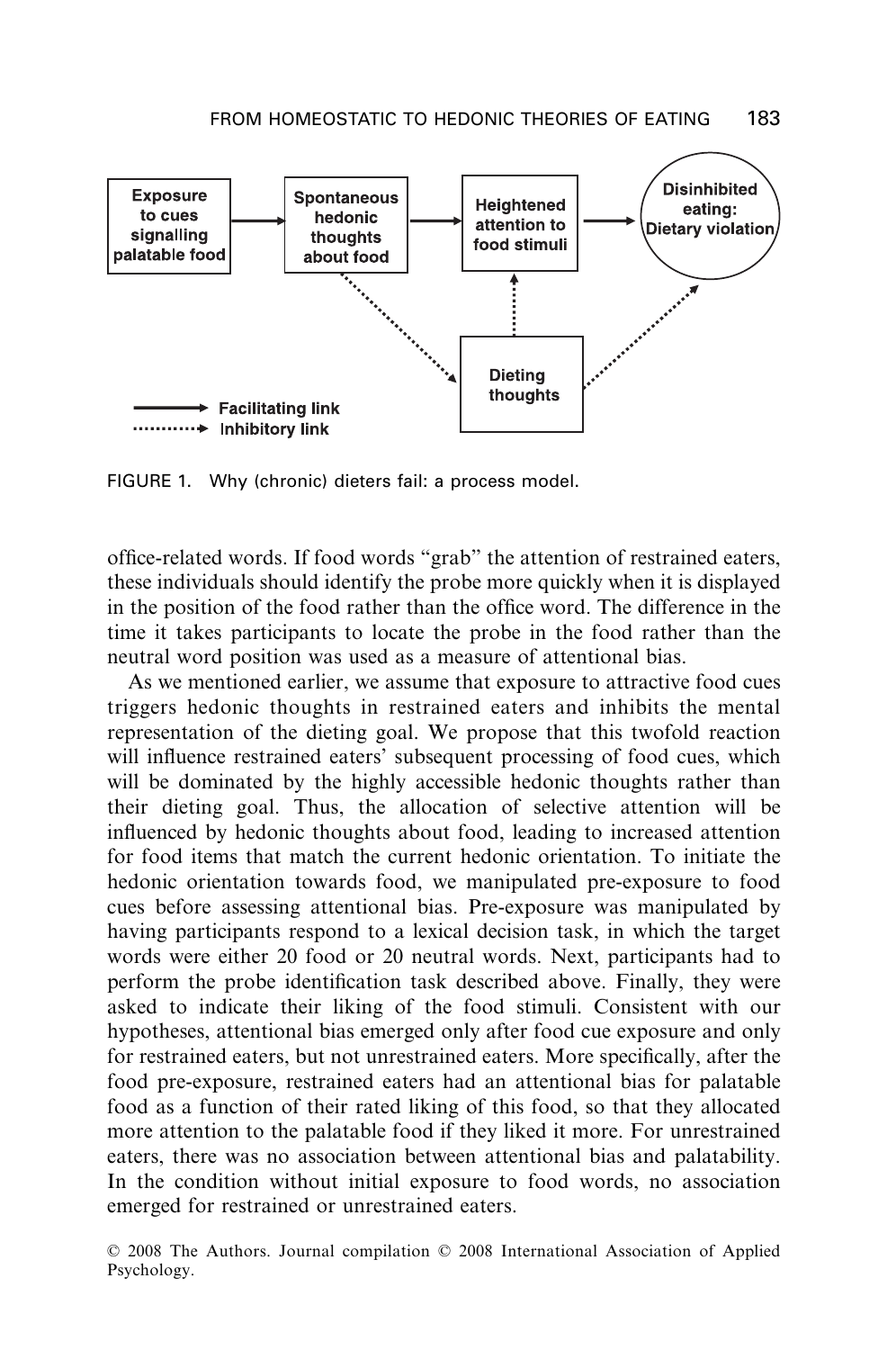In a second study, we added an extra condition in which participants were primed with the goal of weight control during the assessment of attentional bias. We reasoned that this should re-activate the dieting goal in restrained eaters and therefore prevent them from allocating increased attention to palatable food. Indeed, no attentional bias for palatable food was found in this condition, whereas restrained eaters did have an attentional bias for palatable food when they were not primed with dieting.

The findings of the studies reported in this section are consistent with predictions from our goal conflict theory that food consumption of restrained eaters is dominated by the conflict between two incompatible goals, namely the goal of eating enjoyment and the goal of eating control. The difficulty of restrained eaters in resisting the attraction of palatable food is due to the fact that for them, exposure to palatable food elicits hedonic cognitions about the taste of the food and the pleasure of eating (Papies et al., 2007). These hedonic cognitions trigger the inhibition of the incompatible goal of eating control (Stroebe et al., 2008). Once this has happened, their attention appears to remain attached to the palatable food stimuli, unless they are reminded again of their dieting goal (Papies et al., 2007, in press-a).

We would like to point out that our theory is not only consistent with the findings of our own studies but also with all of the findings we have reviewed in this article. Since there is evidence that a high proportion of obese individuals are restrained eaters (Stroebe, 2008), and since restrained eaters are overly sensitive to cues that signal palatable food, the findings of research conducted on externality theory are compatible with the goal conflict theory (Goldman et al., 1968; McArthur & Burstein, 1975; Nisbett, 1968; Ross, 1974; Schachter & Friedman, 1974; Schachter et al., 1968; Schachter & Gross, 1968; Tom & Rucker, 1975). The goal conflict theory can also account for the findings of research guided by the boundary model. Like the boundary model, our model assumes that restrained eaters invest more cognitive effort than unrestrained eaters in regulating their eating. As a result, they are more affected by cognitive capacity restrictions due to cognitive load. Thus, if they experience strong emotions or are subject to other distractions while being exposed to palatable food, they are likely to overeat.

With regard to the preload studies, we would argue that the consumption of tasty milkshakes (or other palatable preloads) is likely to prime eating enjoyment in restrained eaters. As a consequence, they pay less attention to controlling their food intake in a subsequent taste test. Because this process operates below the individuals' awareness, it is not reflected by measures of conscious cognitions which would explain the failure of the studies of French (1992) and of Jansen et al. (1988) to find evidence for "what-the-hell" cognitions. Finally, since the smell of delicious food is a powerful eating enjoyment prime, our theory can also account for the findings of Fedoroff

<sup>© 2008</sup> The Authors. Journal compilation © 2008 International Association of Applied Psychology.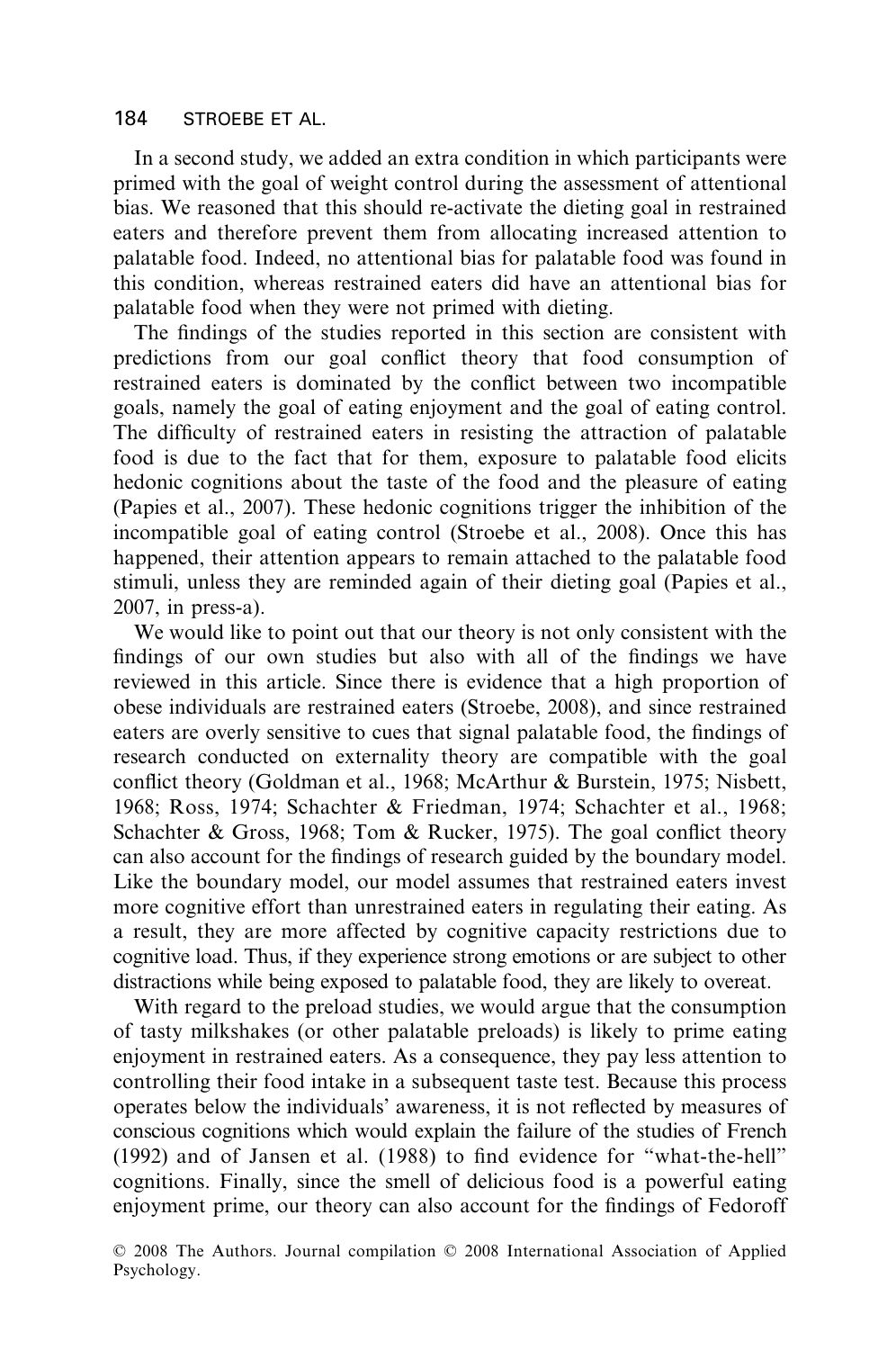et al. (1997, 2003) and of Jansen and van den Hout (1991) that pizza smells or smelling the preload without actually eating it can result in overeating.

## IMPLICATIONS FOR WEIGHT-LOSS PRACTICE: IS DIETING HARMFUL?

As mentioned earlier, restraint theory was originally conceived as a link between set-point and externality theory. Restrained eaters were assumed to be unfortunate individuals with a set-point for their body weight that was fixed far above the cultural norm. In their futile attempt to lose weight to conform to cultural norms, these individuals became chronic dieters. When Herman, Polivy and their colleagues abandoned the link to set-point theory (Heatherton et al., 1988), they could no longer offer an explanation why people became restrained eaters. The boundary model takes the existence of eating restraint as given and offers no explanation for its development. As a result, eating restraint is considered dysfunctional and even dangerous because of its association with binge eating and its suspected role as a risk factor for the development of eating disorders (Polivy & Herman, 1983).

Although there is little support for set-point theory (Pinel et al., 2000; Stroebe, 2008), there is evidence for a genetically determined susceptibility to weight gain (Bouchard & Rankinen, 2008; Lowe & Kral, 2006). It therefore seems likely that restrained eaters are mostly individuals who have a disposition that favours weight gain and who therefore monitor their food consumption in order to counteract this disposition. The positive correlation between BMI and restraint indicates that these attempts are not always successful. However, without chronically restricting their food intake, these individuals might have been at risk of becoming obese. The fact that 8.6 per cent of normal weight men and 28.7 per cent of normal weight women report that they are trying to lose weight (Serdula, Mokdad, Williamson, Galuska, Mendlein, & Heath, 1999) is often considered a reflection of vanity due to the unrealistic body weight ideals propagated by the mass media. This may be true for some individuals; but others may have problems keeping their weight stable and are trying to lose weight they have recently gained.

There are two main objections against dieting, namely that it is ineffective and that it is unhealthy. Let us discuss each of those objections in turn. Knowledge about dieting as a method of weight control is based on findings of studies of the small minority of individuals who are extremely overweight and obese and who mostly participate in hospital- and university-based programmes. According to a non-representative US survey, these constitute approximately 5 per cent of those who are trying to lose weight (Brownell, 1994). There is also reason to believe that data based on these individuals paints too gloomy a picture of the efficacy of weight loss attempt. There is consistent evidence that persons with obesity who enrol in clinical weight

<sup>© 2008</sup> The Authors. Journal compilation © 2008 International Association of Applied Psychology.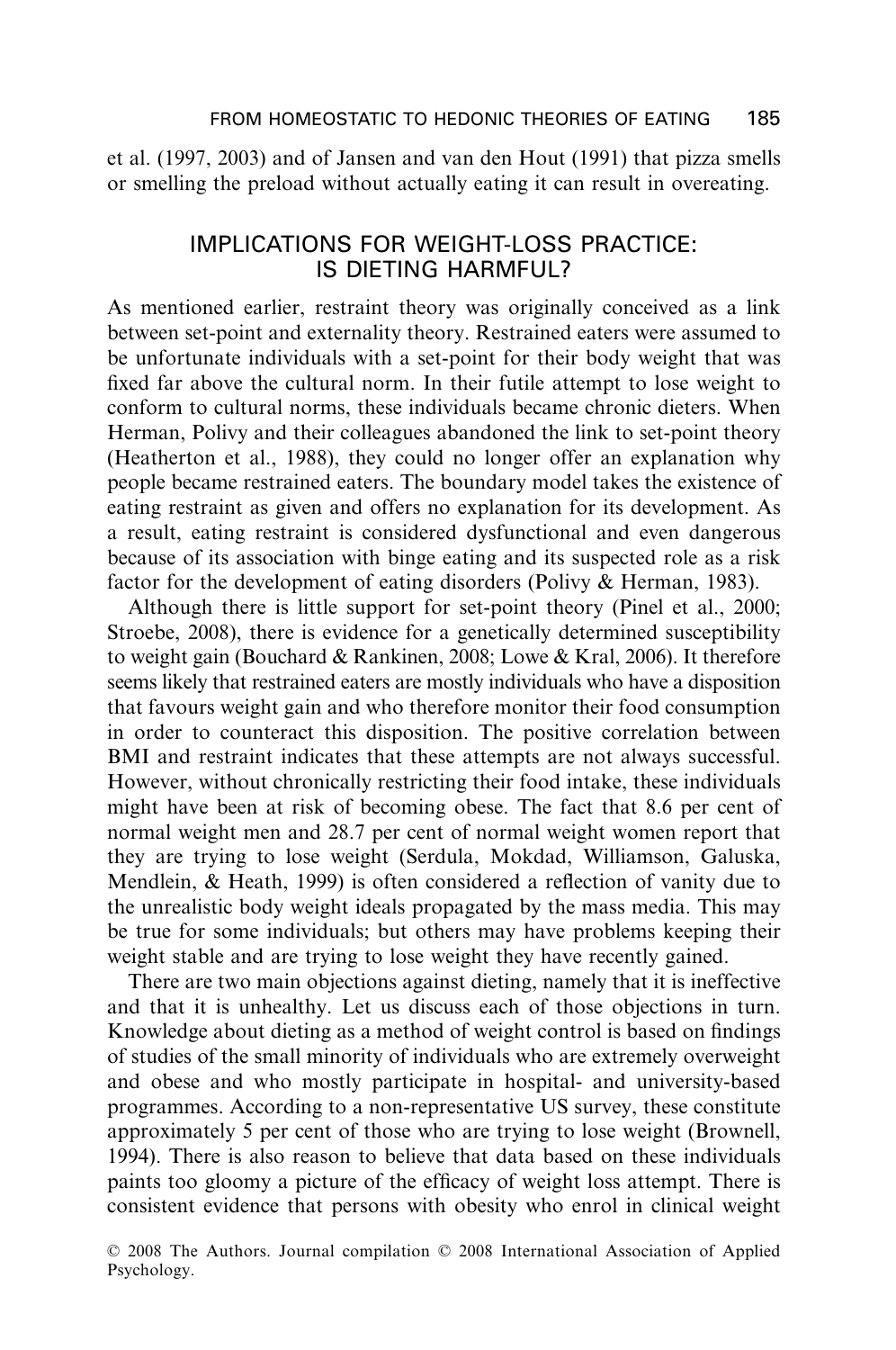loss programmes may represent the most severe cases and may be more resistant to treatment (e.g. Fitzgibbon, Stolley, & Kirschenbaum, 1994; French et al., 1995).

Information on weight loss and weight loss maintenance in the general population allows slightly more optimism (McGuire, Wing, & Hill, 1999; Wing  $\&$  Hill, 2001). But even the few studies of the efficacy of dieting conducted with members of the general population focus on individuals who try to lose a substantial amount of weight. For example, members of the National Weight Control Registry in the United States have to have lost at least 13.6 kilograms and maintained this loss for at least 1 year to enrol in the registry (Wing  $\&$  Hill, 2001). We know practically nothing about the success of individuals who became chronic dieters soon after they realised that their weight was creeping up and have tried all their life to keep near to their desired weight by exercising and monitoring their food intake.

There is no evidence that healthy weight loss practices that combine dieting with exercise impair health. In fact, weight loss due to such health practices has beneficial effects, particularly for individuals who are overweight or obese (Institute of Medicine, 2002). In contrast, weight-loss practices such as the use of over-the-counter pills, appetite suppressants, or laxatives, and vomiting for weight-control purposes are not only unhealthy but are also unlikely to result in weight loss (Stroebe, 2008).

The argument that dieting and weight loss increases the risk of psychological distress and depression seems far-fetched, because people go on diets when they are unhappy with their present weight. However, the fact that some dieters do not succeed in losing weight and that most of those who do succeed regain the lost weight within a few years following their dieting attempt could cause people to be distressed or even depressed. However, in an exhaustive review of the relevant literature, the US National Task Force on the Prevention of Obesity (2000) concluded that participants in behavioural weight-loss programmes typically experience improvements in symptoms of depression and anxiety.

The most serious concerns about harmful effects of dieting are based on findings of prospective studies of adolescents, particularly young girls, that dieting and weight concerns at intake predict disordered eating and even obesity at follow-up (e.g. Field, Austin, Taylor, Malspeis, Rosner, Rockett, Gillman, & Colditz, 2003; Killen, Taylor, Hayward, Haydel, Wilson, Kraemer, Blair-Greiner, & Strachowski, 1996; Neumark-Szainter, Rock, Thornquist, Cheskin, Neuhouser, & Barnett, 2000; Patton, Selzer, Coffey, Carlin, & Wolfe, 1999; Stice, Cameron, Killen, Hayward, & Taylor, 1999; Stice, Presnell, Shaw, & Rhode, 2005; Stice, Presnell, & Spangler, 2002). However, in contrast to findings from observational studies, results of randomised controlled trials testing behavioural weight loss interventions

<sup>© 2008</sup> The Authors. Journal compilation © 2008 International Association of Applied Psychology.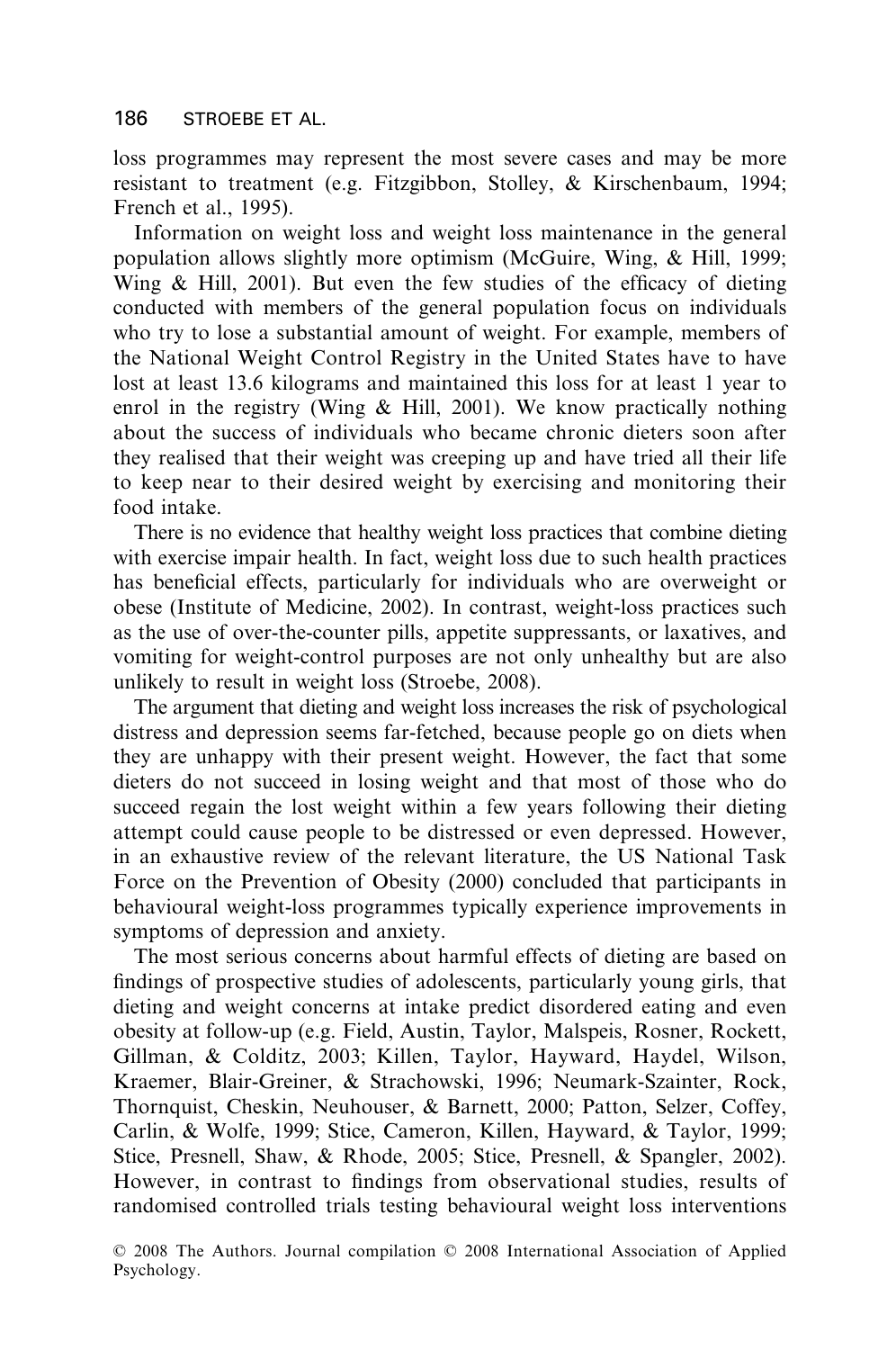have consistently shown either improvement or no change in symptoms of eating disorders (e.g. Butryn & Wadden, 2005; Stice, 2002). The reasons for this discrepancy are not totally clear. The most plausible explanation has been offered by Stice (2002), who argued that "a tendency toward caloric overconsumption may lead to both self-reported dieting and eventual onset of binge-eating and bulimic pathology" (p. 836).

In summary then, there is no evidence that dieting that does not involve unhealthy practices is harmful. Weight loss is possible but becomes increasingly difficult the more weight people want to lose. Thus, the most effective strategy would be not to put on weight in the first place and to stay within the range of normal weight. There seem to be people who are fortunate to have no need for weight monitoring. However, the fact that nearly 50 per cent of men of normal weight and 70 per cent of women of normal weight in the United States report that they are either trying to lose weight or trying to maintain their present weight (Serdula et al., 1999) suggests that a great number of individuals of normal weight feel the need to monitor their weight. Unfortunately, not much is known about the weight-control practices of these individuals, because in the absence of serious weight problems, this group has never been studied. Based on the results of our own studies, however, we suggest that weight monitoring is more likely to be successful when the exposure to palatable food stimuli is reduced (Papies et al., 2007; Stroebe et al., 2008) and the dieter is instead reminded repeatedly, but subtly, of the goal of dieting (Papies et al., in press-a). Indeed, there is some first evidence suggesting that individuals who habitually think of their dieting goal in tempting situations are more successful at weight control (Fishbach, Friedman, & Kruglanski, 2003; Papies et al., in press-b). Such findings suggest that successful weight-monitors do exist, and that the accessibility of their long-term goal plays a crucial role in their success.

## **CONCLUSIONS**

With obesity rates increasing at a dramatic rate in most developed and even some developing countries, there is great need for effective programmes of prevention and intervention. Since the development of such programmes is guided or at least informed by our theories of weight regulation, validation of these theories has changed from being merely a theoretical issue to becoming of major practical importance. It is therefore unfortunate that practically all psychological theories of dieting, overweight, and obesity are based on the assumption that weight problems are due to some malfunction in homeostatic feedback, or in the case of set-point theory, to a set-point that is above the cultural norm. Although there has been increasing criticism of such homeostatic models (e.g. Lowe  $\&$  Butryn, 2007; Lowe  $\&$ Levine, 2005; Pinel et al., 2000), there have so far been no viable theories

<sup>© 2008</sup> The Authors. Journal compilation © 2008 International Association of Applied Psychology.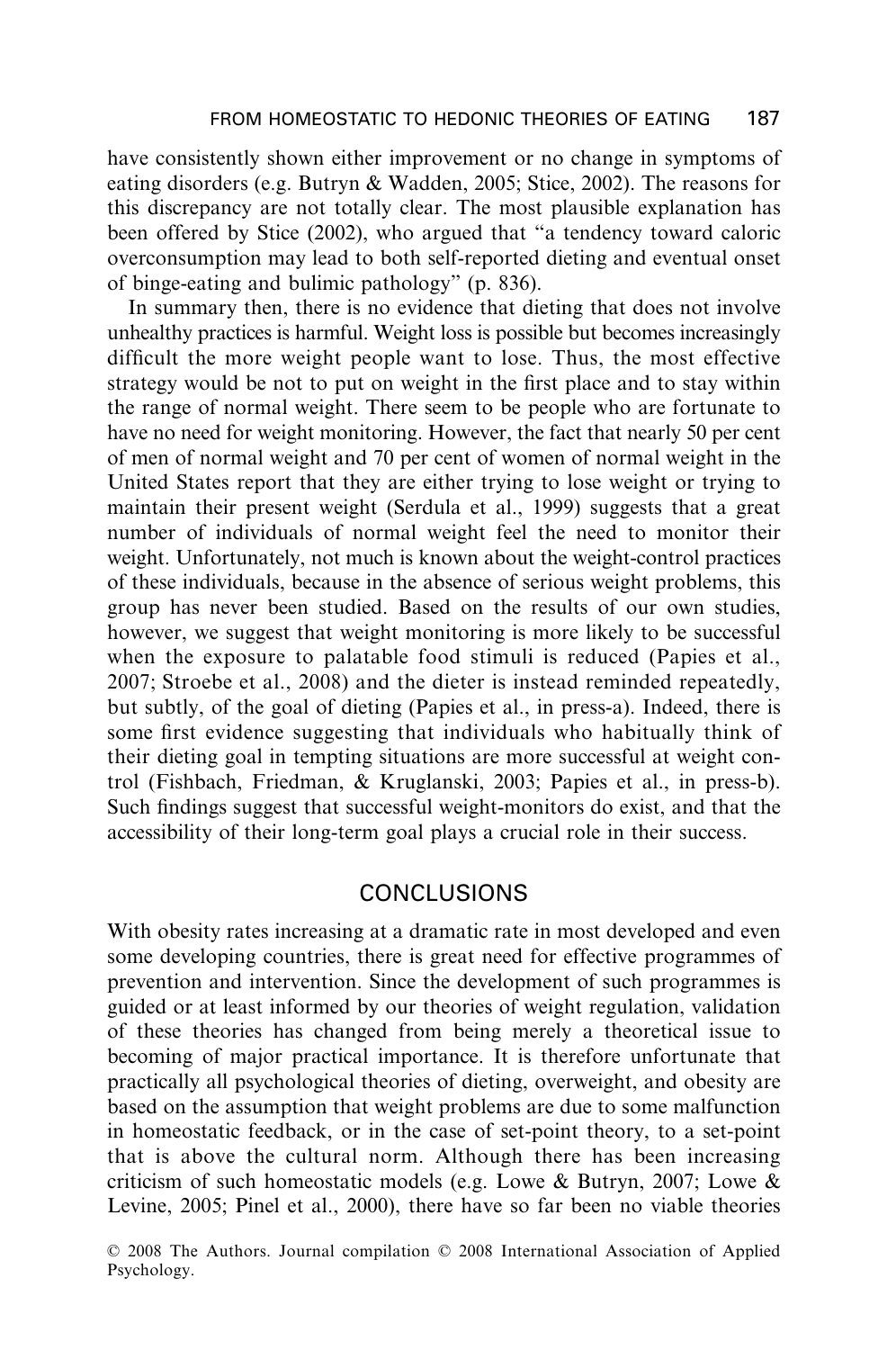that are based on the notion that the anticipated pleasure of eating rather than a need for calories is at the root of many weight problems. With the goal conflict model of eating, we have developed such a theory. We have further tried to demonstrate that this theory is not only consistent with the findings of our own research programme, but also with most results of research that was guided by the other major theories. Finally, in our discussion of dieting and the anti-dieting movement, we argued that the assumption that dieting was harmful can be challenged on both theoretical and empirical grounds. While there can be no doubt that unhealthy dieting practices can lead to health problems, healthy dieting may be the only hope for weight control for people living in food-rich environments.

## REFERENCES

- Aarts, H., Custers, R., & Holland, R.W. (2007). The nonconscious cessation of goal pursuit: When goals and negative affect are coactivated. *Journal of Personality and Social Psychology*, *92*, 165–178.
- Aarts, H., & Dijksterhuis, A. (2000). Habits as knowledge structures: Automaticity in goal-directed behavior. *Journal of Personality and Social Psychology*, *78*, 53–63.
- Boon, B., Stroebe, W., Schut, H., & Ijtema, R. (2002). Reformulating the boundary model: Ironic processes in the eating behaviour of restrained eaters. *British Journal of Health Psychology*, *7*, 1–10.
- Boon, B., Stroebe, W., Schut, H., & Jansen, A. (1997). Does cognitive distraction lead to overeating in restrained eaters? *Behavioural and Cognitive Psychotherapy*, *25*, 319–327.
- Bouchard, D., & Rankinen, T. (2008). Genetics of human obesity: Exciting advances and new opportunities. In K. Clement & T.I.A. Sorensen (Eds.), *Obesity, genomics and postgenomics* (pp. 549–562). New York: Informa Healthcare.
- Brownell, K.D. (1994). Whether obesity should be treated. *Health Psychology*, *12*, 339–341.
- Brownell, K.D., Puhl R.M., Schwartz, M.B., & Rudd, L. (Eds.) (2005). *Weight bias: Nature, consequences and remedies*. New York: Guilford Press.
- Bruch, H. (1961). The transformation of oral impulses in eating disorders: A conceptual approach. *Psychiatric Quarterly*, *35*, 458–481.
- Brunstrom, J.M., Yates, H.M., & Witcomb, G.L. (2004). Dietary restraint and heightened reactivity to food. *Physiology and Behavior*, *81*, 85–90.
- Butryn, M.L., & Wadden, T.A. (2005). Treatment of overweight in children and adolescents: Does dieting increase the risk of eating disorders? *International Journal of Eating Disorders*, *37*, 285–293.
- Cogan, J.C., & Ernsberger, P. (Eds.) (1999). Dying to be thin in the name of health: Shifting the paradigm. *Journal of Social Issues* (whole).
- Cools, J., Schotte, D.E., & McNally, J.R. (1992). Emotional arousal and overeating in restrained eaters. *Journal of Abnormal Psychology*, *101*, 348–351.
- Fedoroff, I.C., Polivy, J., & Herman, C.P. (1997). The effect of pre-exposure to food cues on the eating behavior of restrained and unrestrained eaters. *Appetite*, *28*, 33–47.

© 2008 The Authors. Journal compilation © 2008 International Association of Applied Psychology.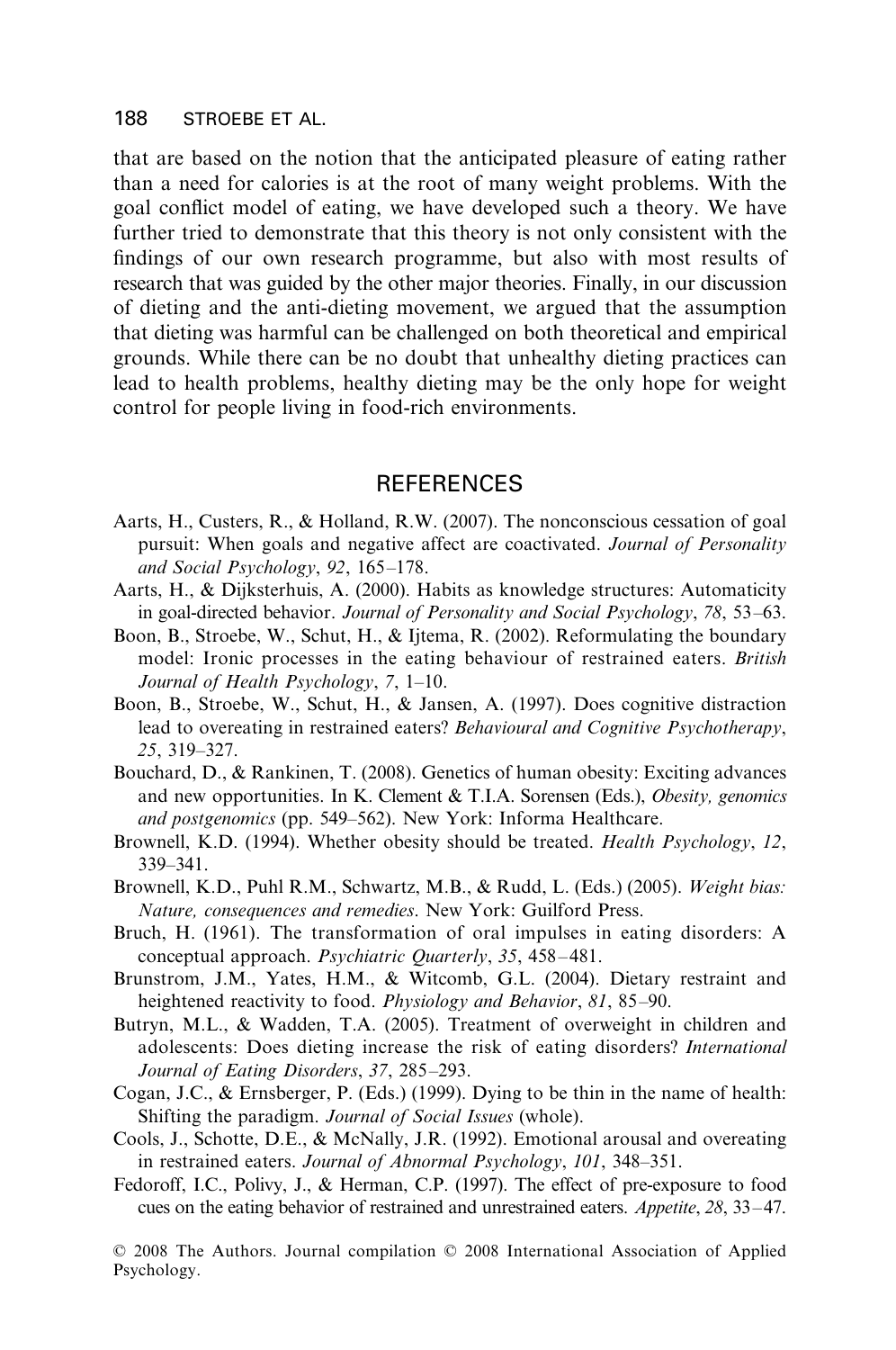- Fedoroff, I.C., Polivy, J., & Herman, C.P. (2003). The specificity of restrained versus unrestrained eaters' responses to food cues: General desire to eat, or craving for cued food? *Appetite*, *41*, 7–13.
- Field, A.E., Austin, S.B., Taylor, C.B., Malspeis, S., Rosner, B., Rockett, H.R., Gillman, M.W., & Colditz, G.A. (2003). Relation between dieting and weight change among preadolescents and adolescents. *Pediatrics*, *112*, 900–906.
- Fishbach, A., Friedman, R.S., & Kruglanski, A.W. (2003). Leading us not unto temptation: Momentary allurements elicit overriding goal activation. *Journal of Personality and Social Psychology*, *84*, 296–309.
- Fitzgibbon, M.S., Stolley, M.R., & Kirschenbaum, D.S. (1994). Obese people who seek treatment have different characteristics than those who do not seek treatment. *Health Psychology*, *12*, 342–345.
- Franken, I.H.A. (2003). Drug craving and addiction: Integrating psychological and neuropsychopharmacological approaches. *Progress in Neuro-Psychopharmacology and Biological Psychiatry*, *27*(4), 563–579.
- French, S.A. (1992). Restraint, food choice, and cognitions. *Addictive Behaviors*, *17*, 273–281.
- French, S.A., Perry, C.L., Leon, G.R., & Fulkerson, J.A. (1995). Dieting behaviors and weight change history in female adolescents. *Health Psychology*, *14*, 548–555.
- Goldman, R., Jaffa, M., & Schachter, S. (1968). Yom Kippur, Air France, dormitory food, and the eating behaviour of obese and normal persons. *Journal of Personality and Social Psychology*, *10*, 117–123.
- Heatherton, T.F., & Baumeister, R.F. (1991). Binge eating as escape from selfawareness. *Psychological Bulletin*, *110*, 86–108.
- Heatherton, T.F., Herman, C.P., Polivy, J., King, G.A., & McGree, S.T. (1988). The (mis)measurement of restraint: An analysis of conceptual and psychometric issues. *Journal of Abnormal Psychology*, *97*, 19–28.
- Herman, C.P., & Mack, D. (1975). Restrained and unrestrained eating. *Journal of Personality*, *43*, 647–660.
- Herman, C.P., & Polivy, J. (1980). Restrained eating. In A.J. Stunkard (Ed.), *Obesity* (pp. 208–225). Philadelphia, PA: Saunders.
- Herman, C.P., & Polivy, J. (1984). A boundary model for the regulation of eating. In A.J. Stunkard & E. Stellar (Eds.), *Eating and its disorders* (pp. 141–156). New York: Raven Press.
- Hill, J.O. (2002). Prevalence and demographics of dieting. In C.G. Fairburn & K.D. Brownell (Eds.), *Eating disorders and obesity* (2nd edn., pp. 80–83). New York: Guilford Press.
- Institute of Medicine (2002). *Dietary reference intakes for energy, carbohydrate, fiber, fat, fatty acids, cholesterol, protein, and amino acids, Part I*. Washington, DC: National Academy of Sciences.
- Jansen, A., Oosterlaan, J., Merckelbach, H., & van den Hout, M.A. (1988). Nonregulation of food intake in restrained emotional and external eaters. *Journal of Psychopathology and Behavioral Assessment*, *10*, 345–353.
- Jansen, A., & van den Hout, M. (1991). On being led into temptation: "Counterregulation" of dieters after smelling a "preload". *Addictive Behaviors*, *16*, 247–253.
- Kaplan, H.I., & Kaplan, H.S. (1957). The psychosomatic concept of obesity. *Journal of Nervous and Mental Disease*, *125*, 181–201.

<sup>© 2008</sup> The Authors. Journal compilation © 2008 International Association of Applied Psychology.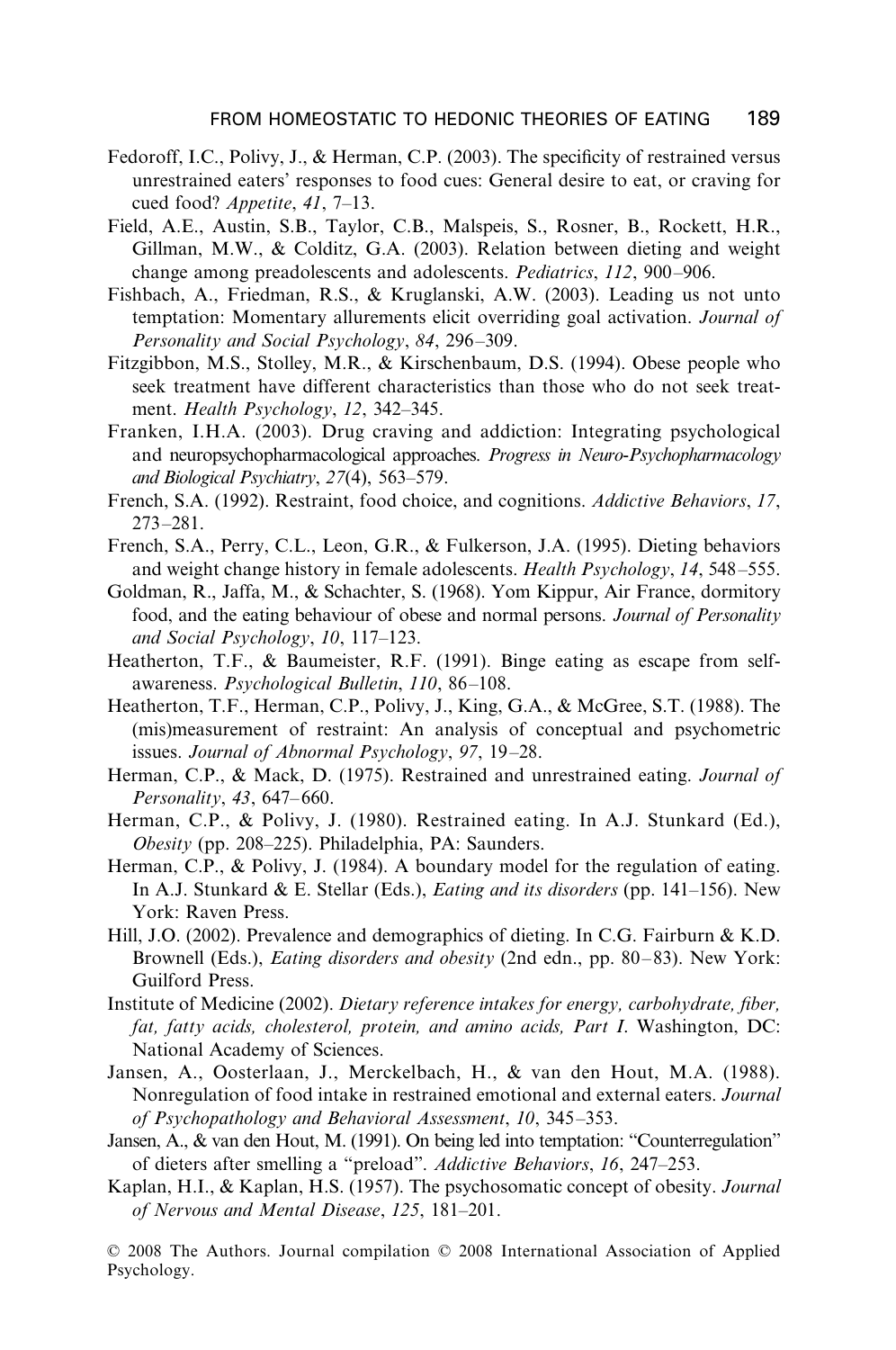- Killen, J.D., Taylor, C.B., Hayward, C., Haydel, K.F., Wilson, D.M., Kraemer, H., Blair-Greiner, A., & Strachowski, D. (1996). Weight concerns influence the development of eating disorders: A 4-year prospective study. *Journal of Consulting and Clinical Psychology*, *64*, 936–940.
- Kruger, J., Galuska, D.A., Serdula, M.K., & Jones, D.A. (2004). Attempting to lose weight: Specific practices among US adults. *American Journal of Preventive Medicine*, *26*, 402–406.
- Kruglanski, A. (1996). Goals as knowledge structures. In P.M. Gollwitzer & J.A. Bargh (Eds.), *The psychology of action* (pp. 599–618). New York: Guilford Press.
- Kruglanski, A.W., Shah, J.Y., Fishbach, A., Friedman, R., Chun, W.Y., & Sleth-Keppler, D. (2002). A theory of goal systems. In M. Zanna (Ed.), *Advances in experimental social psychology* (Vol. 34, pp. 331–378). San Diego, CA: Academic Press.
- LeGeoff, D.B., & Spigelman, M.N. (1987). Salivary response to olfactory food stimuli as a function of dietary restraint and body weight. *Appetite*, *8*, 29–35.
- Lowe, M.R., & Butryn, M.L. (2007). Hedonic hunger: A new dimension of appetite? *Physiology and Behavior*, *91*, 432–439.
- Lowe, M.R. & Levine, A.S. (2005). Eating motives and the controversy over dieting: Eating less than needed versus less than wanted. *Obesity Research*, *13*, 797–806.
- Lowe, M.R., & Kral, T.V.E. (2006). Stress-induced eating in restrained eaters may not be caused by stress or restraint. *Appetite*, *46*, 16–21.
- McArthur, L.Z., & Burstein, B. (1975). Field dependent eating and perception as a function of weight and sex. *Journal of Personality*, *43*, 402–420.
- McGee, D.L. (2005). Body mass index and mortality: A meta-analysis based on person-level data from twenty-six observational studies. *Annals of Epidemiology*, *15*, 87–97.
- McGuire, M.T., Wing, R.R., & Hill, J.O. (1999). The prevalence of weight loss maintenance among American adults. *International Journal of Obesity*, *23*, 1314– 1319.
- McKoon, G., & Ratcliff, R. (1986). Inferences about predictable events. *Journal of Experimental Psychology: Learning, Memory and Cognition*, *12*, 82–91.
- MacLeod, C., Mathews, A., & Tata, P. (1986). Attentional bias in emotional disorders. *Journal of Abnormal Psychology*, *95*, 15–20.
- Mann, T.A., Tomiyama, J., Westling, E., Lew, A.-M., Samuels, B., & Chatman, J. (2007). Medicare's search for effective obesity treatments: Diets are not the answer. *American Psychologist*, *62*, 220–233.
- Mensink, W. (2005). Why dieting fails: Testing a goal conflict model of eating behavior. PhD Dissertation. Utrecht University, Utrecht.
- Metcalfe, J., & Mischel, W. (1999). A hot/cool-system analysis of delay of gratification: Dynamics of willpower. *Psychological Review*, *106*, 3–19.
- Mischel, W., & Ayduk, O. (2004). Willpower in a cognitive-affective processing system: The dynamics of delay of gratification. In R.F. Baumeister & K.D. Vohs (Eds.), *Handbook of self-regulation* (pp. 99–129). New York: Guilford Press.
- Mischel, W., Shoda, Y., & Rodriguez, M.L. (1989). Delay of gratification in children. *Science*, *244*, 933–938.
- National Task Force on the Prevention and Treatment of Obesity (2000). Dieting and the development of eating disorders in overweight and obese adults. *Archives of Internal Medicine*, *160*, 2581–2589.

© 2008 The Authors. Journal compilation © 2008 International Association of Applied Psychology.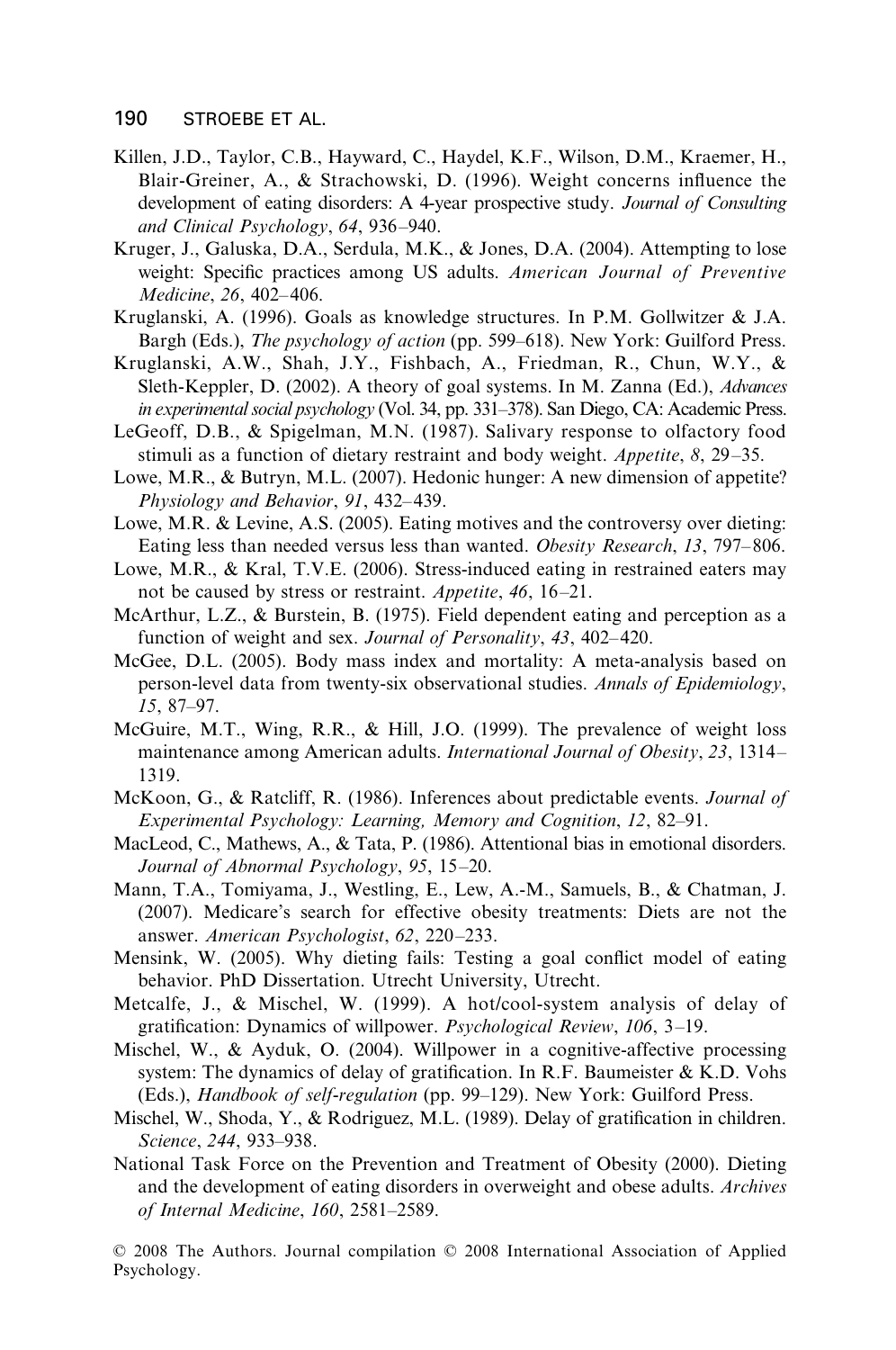- Neely, J. (1991). Semantic priming effects in visual word recognition: A selective review of current findings and theories. In D. Besner & G. Humpreys (Eds.), *Basic processes in reading: Visual word recognition* (pp. 264–336). Hillsdale, NJ: Erlbaum.
- Neumark-Sztainer, D., Rock, C.L., Thornquist, M.D., Cheskin, L.J., Neuhouser, M.L., & Barnett, M.J. (2000). Weight-control behaviors among adults and adolescents: Associations with dietary intake. *Preventive Medicine*, *30*(5), 381.
- Nisbett, R.E. (1968). Taste, deprivation, and weight determinants of eating behavior. *Journal of Personality and Social Psychology*, *10*, 107–116.
- Nisbett, R.E. (1972). Hunger, obesity, and the ventromedial hypothalamus. *Psychological Review*, *79*, 433–453.
- Ogden, C.L., Carroll, M.D., Curtin, L.R., McDowell, M.A., Tabak, C.J., & Flegal, K.M. (2006). Prevalence of overweight and obesity in the United States, 1999– 2004. *Journal of the American Medical Association*, *295*(13), 1549–1555.
- Papies, E.K., Stroebe, W., & Aarts, H. (2007). Pleasure in the mind: Restrained eating and spontaneous hedonic thoughts about food. *Journal of Experimental Social Psychology*, *43*, 810–817.
- Papies, E.K., Stroebe, W., & Aarts, H. (in press-a). The allure of forbidden food: On the role of attention in self-regulation. *Journal of Experimental Social Psychology*.
- Papies, E.K., Stroebe, W., & Aarts, H. (in press-b). Healthy cognition: Processes of self-regulatory success in restrained eating. *Personality and Social Psychology Bulletin*.
- Patton, G.C., Selzer, R., Coffey, C., Carlin, J.B., & Wolfe, R. (1999). Onset of adolescent eating disorders: Population based cohort study over 3 years. *British Medical Journal*, *318*, 765–768.
- Pinel, J.P.J., Assanand, S., & Lehman, D.R. (2000). Hunger, eating, and ill health. *American Psychologist*, *55*, 1105–1116.
- Polivy, J. (1976). Perception of calories and regulation of intake in restrained and unrestrained subjects. *Addictive Behaviors*, *1*, 237–243.
- Polivy, J., Heatherton, T.F., & Herman, C.P. (1988). Self-esteem, restraint and eating behavior. *Journal of Abnormal Psychology*, *85*, 338–340.
- Polivy, J., & Herman, C.P. (1983). *Breaking the diet habit*. New York: Basic Books.
- Polivy, J., Herman, C.P., & Howard, K.I. (1988). Restraint scale: Assessment of dieting. In M. Hersen & A.S. Bellak (Eds.), *Dictionary of behavioral assessment techniques* (pp. 377–380). New York: Pergamon Press.
- Polivy, J., Herman, C.P., & McFarlane, T. (1994). Effects of anxiety on eating: Does palatability moderate distress-induced overeating in dieters? *Journal of Abnormal Psychology*, *103*, 505–510.
- Powell, L.H., Calvin III, J.E., & Calvin, J.E. Jr. (2007). Effective obesity treatments. *American Psychologist*, *62*, 234–246.
- Rennie, K.L., & Jebb, S.A. (2005). National prevalence of obesity: Prevalence of obesity in Great Britain. *Obesity Reviews*, *6*, 11–12.
- Rodin, J. (1981). Current status of the internal–external hypothesis for obesity: What went wrong?. *American Psychologist*, *36*, 361–372.
- Roefs, A., Herman, C.P., MacLead, C.M., Smulders, F.T.Y., & Jansen, A. (2005). At first sight: How do restrained eaters evaluate high-fat palatable foods? *Appetite*, *44*, 103–114.
- © 2008 The Authors. Journal compilation © 2008 International Association of Applied Psychology.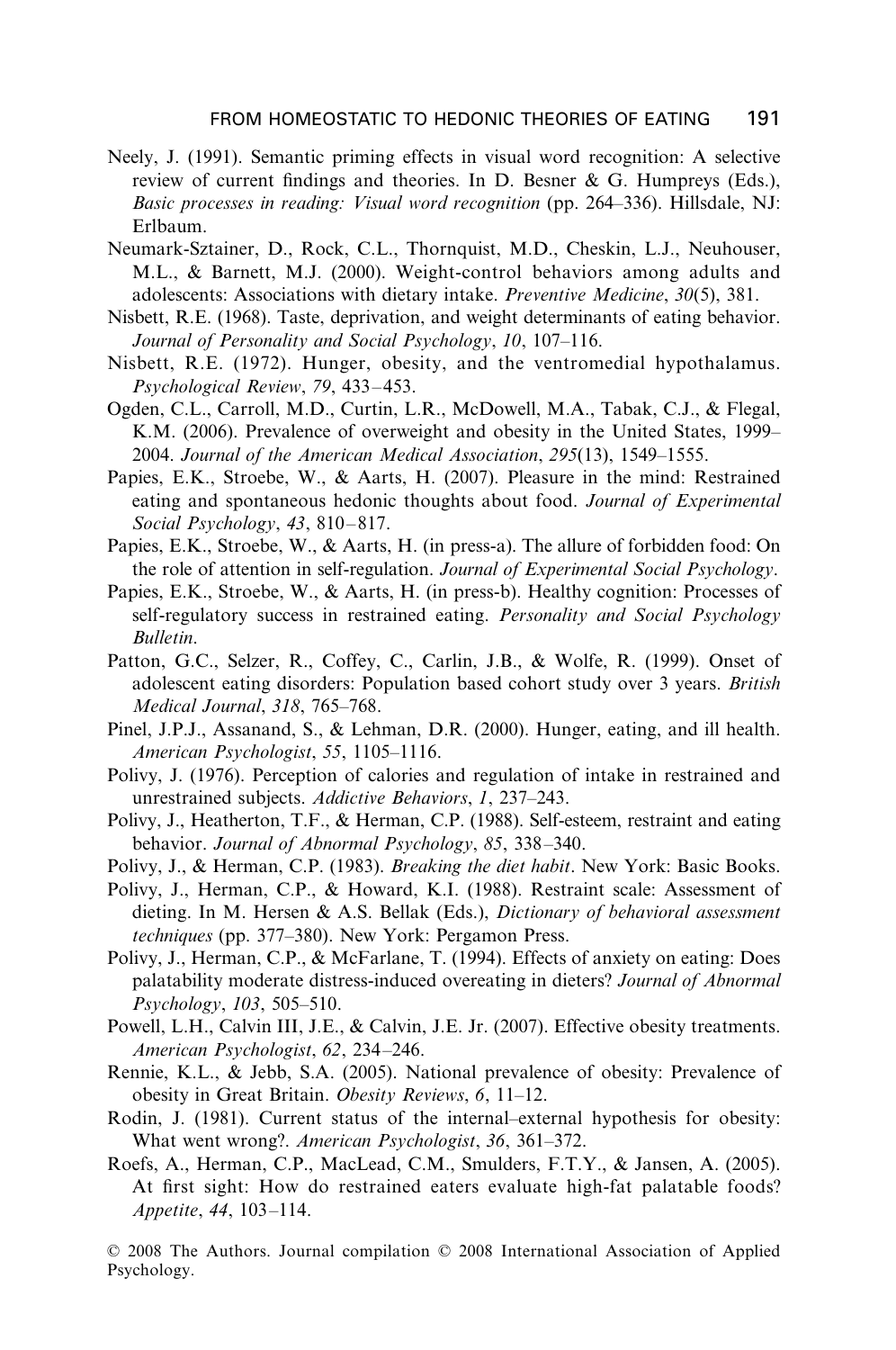- Ross, L. (1974). Effects of manipulating salience of food upon consumption by obese and normal eaters. In S. Schachter & J. Rodin (Eds.), *Obese humans and rats* (pp. 43–52). Potomac, MD: Erlbaum.
- Schachter, S. (1971). *Emotion, obesity, and crime*. New York: Academic Press.
- Schachter, S., & Friedman, L.N. (1974). The effects of work and cue prominence on eating behavior. In S. Schachter & J. Rodin (Eds.), *Obese humans and rats* (pp. 11–14). Potomac, MD: Erlbaum.
- Schachter, S., Goldman, R., & Gordon, A. (1968). Effects of fear, food deprivation, and obesity on eating. *Journal of Personality and Social Psychology*, *10*, 91–97.
- Schachter, S., & Gross, L.P. (1968). Manipulated time and eating behavior. *Journal of Personality and Social Psychology*, *10*, 98–106.
- Schachter, S., & Rodin, J. (Eds.) (1974). *Obese humans and rats*. Potomac, MD: Erlbaum.
- Serdula, M.K., Mokdad, A.H., Williamson, D.F., Galuska, D.A., Mendlein, J.M., & Heath, G.W. (1999). Prevalence of attempting weight loss and strategies for controlling weight. *Journal of the American Medical Association*, *282*, 1353–1358.
- Shah, J.Y., Friedman, R., & Kruglanski, A.W. (2002). Forgetting all else: On the antecedents and consequences of goal shielding. *Journal of Personality and Social Psychology*, *83*, 1261–1280.
- Shah, J.Y., & Kruglanski, A.W. (2002). Priming against your will: How accessible alternatives affect goal pursuit. *Journal of Experimental Social Psychology*, *38*, 384–396.
- Shallice, T. (1972). Dual function of consciousness. *Psychological Review*, *79*, 383–393.
- Spencer, J.A., & Fremouw, W.J. (1979). Binge eating as a function of restraint and weight classification. *Journal of Abnormal Psychology*, *88*, 262–267.
- Stice, E. (2002). Risk and maintenance factors for eating pathology: A meta-analytic review. *Psychological Bulletin*, *128*(5), 825.
- Stice, E., Cameron, R.P., Killen, J.D., Hayward, C., & Taylor, C.B. (1999). Naturalistic weight-reduction efforts prospectively predict growth in relative weight and onset of obesity among female adolescents. *Journal of Consulting and Clinical Psychology*, *67*(6), 967.
- Stice, E., Presnell, K., & Spangler, D. (2002). Risk factors for binge eating onset in adolescent girls: A 2-year prospective investigation. *Health Psychology*, *21*, 131– 138.
- Stroebe, W. (2000). *Social psychology and health* (2nd edn.). Buckingham: Open University Press.
- Stroebe, W. (2002). Übergewicht als Schicksal? Die kognitive Steuerung des Essverhaltens [Obesity as fate? Cognitive regulation of eating]. *Psychologische Rundschau*, *53*, 14–22.
- Stroebe, W. (2008). *Dieting, overweight, and obesity: Self-regulation in a food-rich environment*. Washington, DC: American Psychological Association.
- Stroebe, W., Mensink, W., Aarts, H., Schut, H., & Kruglanski, A.W. (2008). Why dieters fail: Testing the goal conflict model of eating. *Journal of Experimental Social Psychology*, *44*, 26–36.
- Stunkard, A.J., & Koch, C. (1964). The interpretation of gastric motility: I. Apparent bias in the reports of hunger by obese persons. *Archives of Genetic Psychiatry*, *11*, 74–82.

© 2008 The Authors. Journal compilation © 2008 International Association of Applied Psychology.